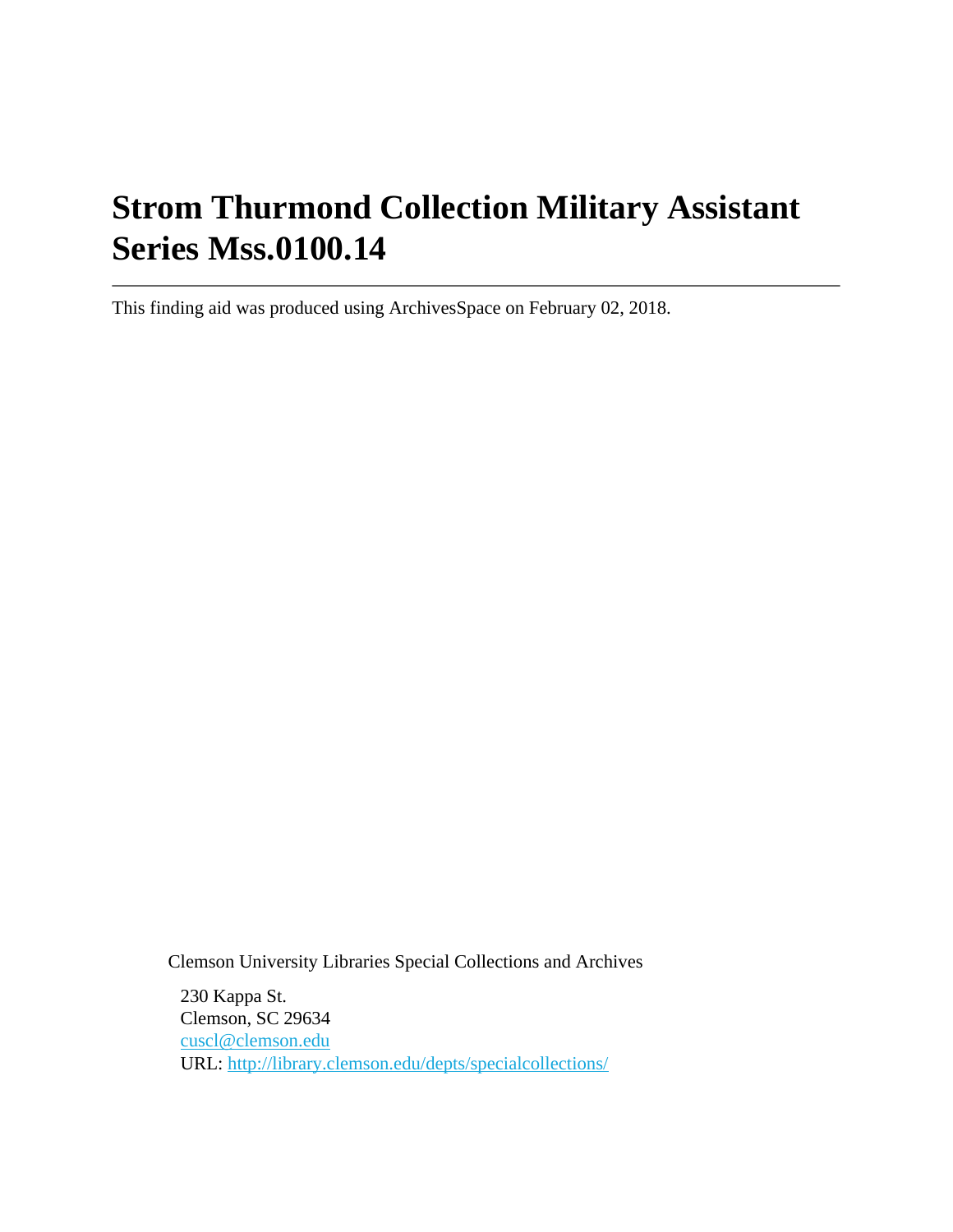## <span id="page-1-0"></span>**Table of Contents**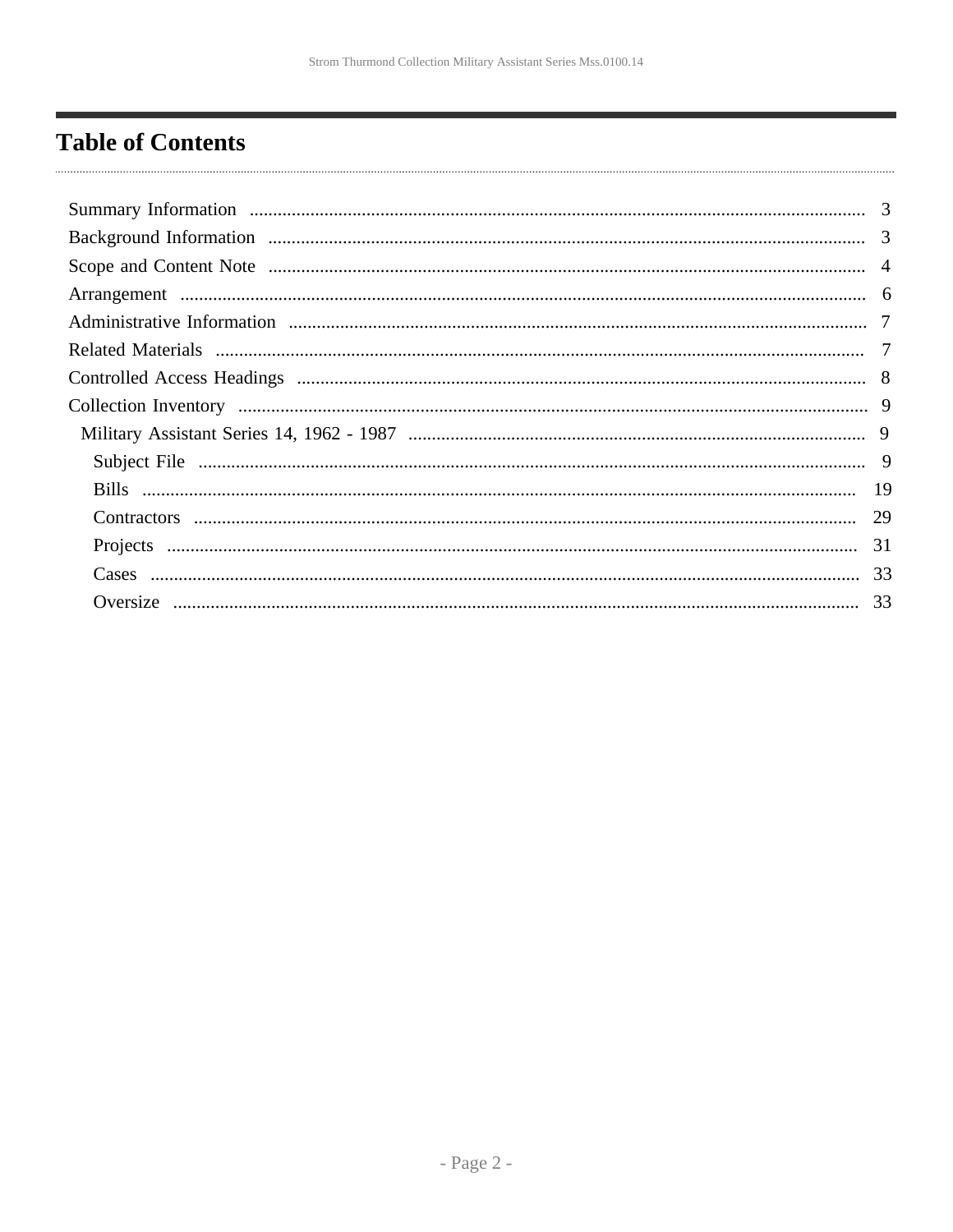### <span id="page-2-0"></span>**Summary Information**

| <b>Repository:</b>                  | <b>Clemson University Libraries Special Collections and Archives</b> |
|-------------------------------------|----------------------------------------------------------------------|
| <b>Creator:</b>                     | Thurmond, Strom                                                      |
| <b>Title:</b>                       | <b>Strom Thurmond Collection, Military Assistant Series</b>          |
| ID:                                 | Mss.0100.14                                                          |
| Date [inclusive]:                   | 1951-1986                                                            |
| Date [inclusive]:                   | 1970-1980                                                            |
| <b>Physical Description:</b>        | 22.05 Cubic Feet                                                     |
| Language of the<br><b>Material:</b> | English                                                              |
| <b>Mixed Materials</b><br>[box]:    | $1-50$                                                               |
|                                     |                                                                      |

**^** [Return to Table of Contents](#page-1-0)

## <span id="page-2-1"></span>**Background Information**

The Military Assistant was responsible for all military affairs except veterans' cases, which were handled by the Projects section. The Military Assistant prepared legislation, floor statements and speeches, monitored military publications and assisted individuals with military problems and companies with contract complications. This individual maintained liaison with the Armed Services Committee and all military branches, and advises Senator Thurmond on special interests, such as the South Carolina Reserve Officers Training Corps (ROTC) and the Prisoner of War (POW)/Missing In Action (MIA) issue. The Military Assistant was also responsible for the military academy program-providing applications and instructions, maintaining files of applicants, advising on program policies, preparing data for the Senator for his selection of nominees, etc.

Daniel J. Carrison served as the Military Assistant from 1967-1968, and Colonel Kay Kipling "Kip" Cowan served in that position from 1969 onward. From 1955 to 1966 there was no staff member designated as the military assistant; it is likely that these duties were performed by the Administrative, Legislative and research assistants. The Subject Correspondence series is likely to contain material similar to what is in this series for those years.

#### **^** [Return to Table of Contents](#page-1-0)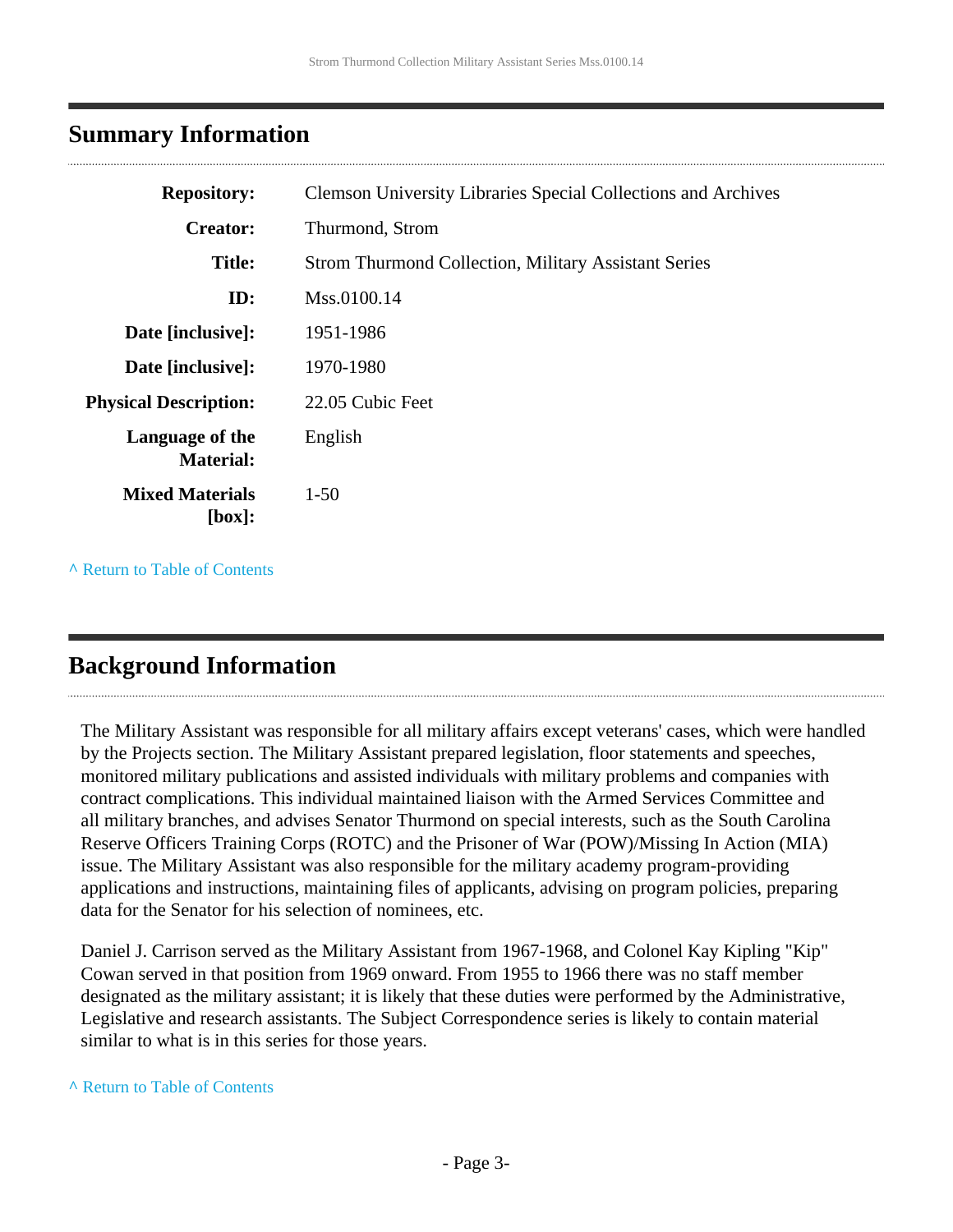## <span id="page-3-0"></span>**Scope and Content Note**

The bulk of the records of this series dates primarily from the 1970's to the 1980's. The material consists of announcements of committee meetings and appointments, blueprints, charts, clippings, correspondence (agency, constituent and many "Dear Colleague" letters from other Senators) and copies of Senator Thurmond's replies, copies of bills, drafts of speeches and statements, "fact sheets," legal documents, lists, maps, memoranda, newsletters, notes, petitions, plans, press releases, questions for witnesses, reports and telegrams. All of this material relates to the duties of the Military Assistant and the staff.

The Subject File subseries (Subseries A, 1962-; 8.775 cu. ft.) contains background material used by the Military Assistant for possible legislation (if used for this, the file was transferred to the Bills subseries), to brief the Senator, or for their own information. Most of the types of material described in the paragraph above for the entire series can be found in this subseries. There is some overlap with all of the other subseries in the Military Assistant series. Material on the Armed Services Committee and the Tactical Air Power Subcommittee can be found here (as well as in the Subject Correspondence series).

Topics covered include civil affairs units in the military, civil defense, the drafting of women, foreign policy (mainly in county files), pardons for Vietnam era draft evaders, prisoners of war (POW) and missing in action (MIA) personnel from the Vietnam War, the Vietnam War and the volunteer army. There are files for each of the armed services. Locally important issues, such as the annexation of Fort Jackson land for a Richland County school, the contracting-out of services at the Charleston Naval Shipyard and the curtailment of medical services at Moncrief Hospital (Fort Jackson) are also covered in this subseries. And current events also are covered; in addition to files on the Mayaguez and the Pueblo, there are casualty lists and documentation of the Senator's office efforts to notify next of kin in regard to the bombing of the Marine barracks in Beirut, the invasion of Grenada, and the U.S.S. Stark incident.

Other, more unusual subjects are reflected in this subseries. For example, the raising of a WWII era B-25 bomber from the bottom of Lake Greenwood is chronicled. There are several files concerned with the strategic necessity of the U.S. pinion gear industry and the threat of foreign (Swiss) competition. And there is material relating to such topics as medical supervision of optometrists, the abolition of the Veterinary Corps and recovery efforts after the fire at the Military Personnel Records Center in St. Louis, Missouri.

The Bills subseries (Subseries B, 1968-; 9 cu. ft.) was originally arranged by bill number. This has been changed to an alphabetical arrangement by subject / folder titles, with the bill number included as part of the title. Because of the overlap between bills of different Congresses and the creation of separate constituent mail files for some subjects, the arrangement within a topic may depart from a strictly chronological sequence.

The material in this subseries pertains to the drafting of legislation concerning military affairs by the Military Assistant, especially those bills concerned with pay and benefits. Topics include the Survivor Benefit Plan, "Catch 62" (a quirk in the laws governing military-civil service retirement), Reserve retirement, "Forgotten Widows" (another retirement law issue), former military spouses' medical care, the Civilian Health and Medical Program for the Uniformed Services (CHAMPUS) and the Skilled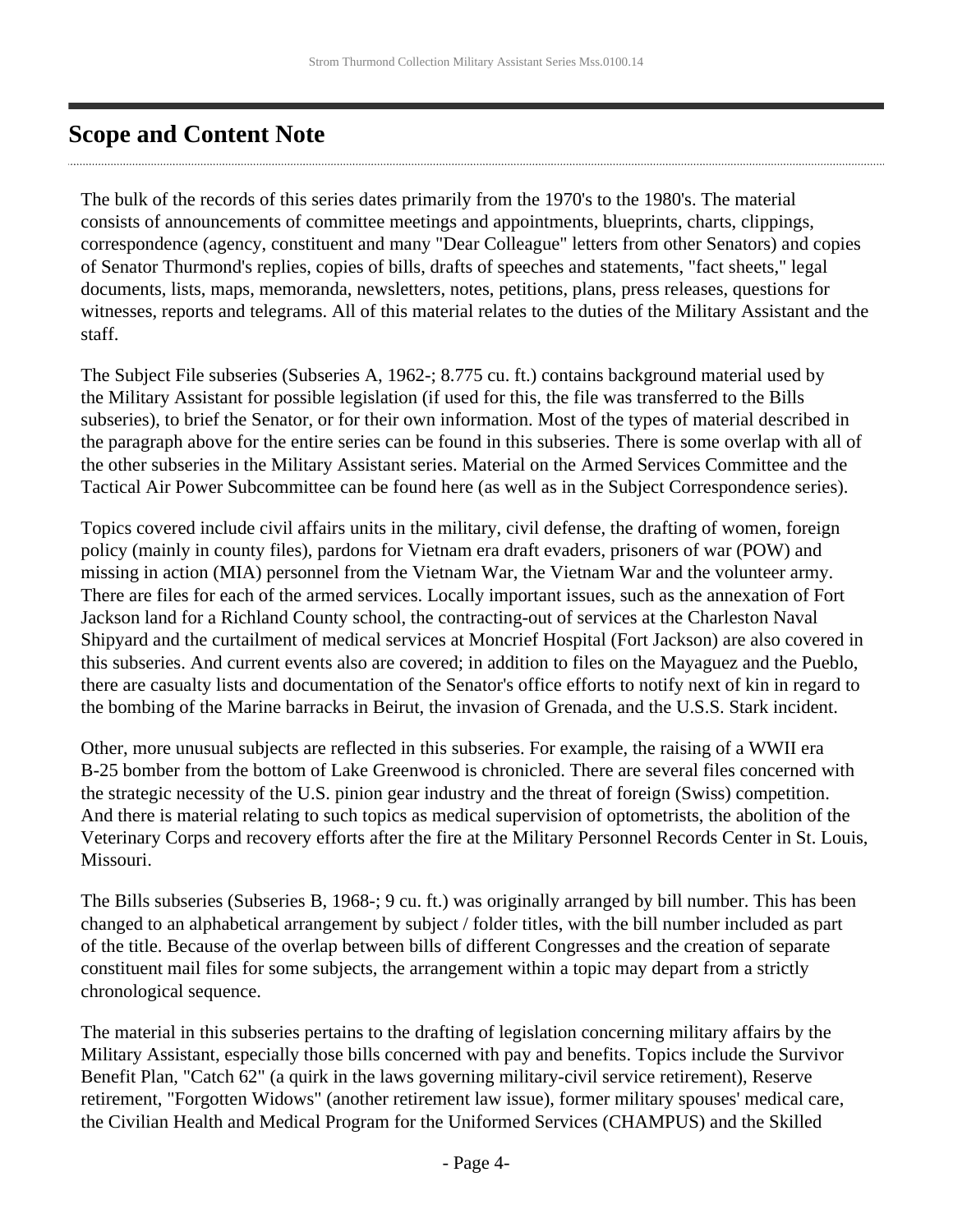Enlisted Reserve [Military] Training Act (SERTA). There are also several files relating to legislation concerning Vietnam War POW's and MIA's, and a few private relief bill files.

There is a great deal of constituent correspondence in this subseries, as individuals describe their problems to the Senator and plead for relief. This sub-series also documents the role that national military organizations, such as the National Association for Uniformed Services, the Reserve Officers Association, the National Association of Military Widows, the Society of Military Widows and the Ex-Partners of Servicemen (Women) for Equality (EXPOSE) play in the drafting of legislation-providing position papers and statements by members, draft legislation and even statements for the Senator's use. It also documents the close working relationship that sometimes develops between members of these organizations and the Senator's staff.

The Contractors subseries (Subseries C, 1969-; 2.69 cu. ft.) is comprised of material documenting Thurmond's efforts to assist South Carolina contractors, especially small businesses. Much of the correspondence concerns trying to assist contractors in receiving contracts, or in appealing adverse decisions by government agencies. The latter sometimes results in efforts to help the contractor in lawsuits against the government.

Among the companies which have material in this series are the American Development Corporation (a minority firm), American Gear and Pinion (there is related material in the Subject Files subseries; see above), the Environmental Systems Design Corporation, Nilson Van and Storage (contract suspension), Pantronics (in relation to a General Accounting Office report concerning that company's allegations of contract mismanagement and favoritism against the Department of Defense) and the Southern Packaging and Storage Company (concerning contract for Meals, Ready-to-Eat [MRE]). There is also material concerning the moving and storage industry's objections to the Department of Defense's Carrier Evaluation and Reporting System (CERS) and a proposal to change the procedures used for rate acquisitions.

Most of the material relating to contractors was filed in either A&E or CMS (1976 and after).

The Projects subseries (Subseries D, 1971-; 1.35 cu. ft.) is comprised of material mainly related to South Carolina military bases, especially those in Charleston. Topics include the use of the Charleston International Airport as a "gateway" for overseas military commercial contract flights; the desire by the South Carolina Ports Authority to acquire portions of the Charleston Army Depot for its own operations; problems between workers and management at the Charleston Naval Shipyard; and the development of the Patriot's Point Naval Museum, including correspondence on acquiring vessels for the museum, such as PT boats, the Missouri, the Canberra, and the Yorktown. Related material, especially on Army Corps of Engineer Projects, may be found in the Executive Assistant series.

The Cases subseries (Subseries E, 1969-; .675 cu. ft.) documents cases handled by the Military Assistant. Most of the material in this subseries consists of notes taken from telephone calls, intermixed with a small amount of correspon-dence. There are three files concerning cases resulting from combat incidents during the Vietnam War; one relates to the My Lai Incident. As with the Contractor subseries, most of the case material was filed in either A&E or CMS (1976 and after).

There is an Academies subseries, which contains files on successful applicants to the service academies sponsored by Senator Thurmond. This subseries is presently closed to research.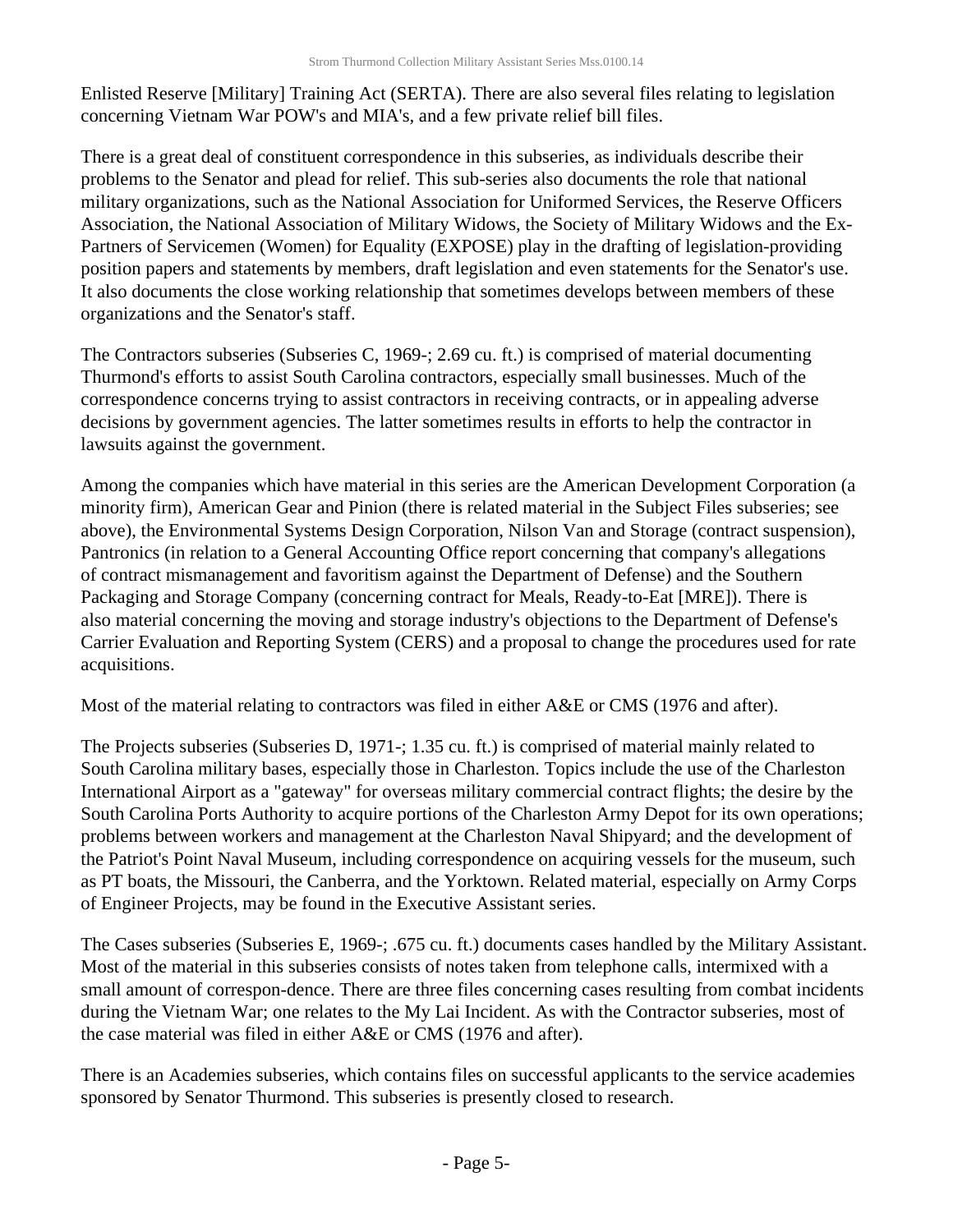Individuals in this series from South Carolina include U.S. Representatives Butler Derrick and John L. Napier; South Carolina Ports Authority officials Capers G. Barr (General Manager), W. W. ("Hootie") Johnson (Chairman), Joseph Patrick Riley Sr. (Secretary) and W. Don Welch (Executive Director); Patriot's Point Development Authority officials Charles F. Hyatt (Chairman) and Herman J. Kossler (Executive Director); and Mayor John E. Bourne Jr. (North Charleston).

Other individuals from South Carolina include Glenn E. Ailshie (Senior Vice President, Southern Packaging and Storage Company), W. Melvin Brown Jr. (President, American Development Corporation), Brigadier General John W. Donaldson, Don C. Garrison (President, Tri-County Technical College, Pendleton), James A. Grayson (President, Federal Employees Metal Trades Council of Charleston), Carl S. Holland (Vice President, American Development Corporation and President, Environmental Systems Development Corporation), John A. Mitchell (Business Editor, The State), Wesley E. Moore (President, Pantronics), James W. Neal (President, American Gear and Pinion Corporation) David A. and Howard A. Nilson (Nilson Van and Storage), Lieutenant General George M. Seignious II (The Citadel), W. M. ("Mat") Self (Vice President, Greenwood Mills) and General William C. Westmoreland.

Important individuals from the federal government represented in this series include Vice President Spiro Agnew (one letter); Senators Gordon J. Humphrey (NH), Henry M. Jackson (WA), Gale W. McGee (WY), Sam Nunn (GA), David Pryor (AR), James Sasser (TN), Hugh Scott (PA), Robert T. Stafford (VT), John C. Stennis (MS) and Ted Stevens (AK); U.S. Representative Melvin Price (IL); Secretary of State William P. Rogers; Secretaries of Defense Harold Brown and Caspar Willard Weinberger; Deputy Secretary of Defense Frank C. Carlucci II; Secretaries of the Army Howard H. ("Bo") Callaway, Robert F. Froehlke and Martin R. Hoffman; Secretaries of the Navy John H. Chafee, John Lehman, John O. Marsh Jr. and John M. Warner; Chairman of the Civil Service Commission Alan K. Campbell; and Melvin Laird.

Other important individuals in the series include author Edward L. Beach; General Mark Clark; Admirals Thomas H. Moorer and Hyman C. Rickover; National Association for Uniformed Services officials Max J. Beilke, Randolph Berkeley (both Legislative Counsels) and John P. Sheffey (Executive Vice President); Thurmond staffers Harry Dent and Ed Kenney; Theresa E. Alexander (Research Chairman, Society of Military Widows); Jean Arthurs (Legislative Director and President, National Association of Military Widows); and Jeanne A. Buchan (Co-ordinator, Ex-Partners of Servicemen (Women) for Equality [EXPOSE]).

#### **^** [Return to Table of Contents](#page-1-0)

#### <span id="page-5-0"></span>**Arrangement**

The series is divided into six subseries, five of which are open: Subject File, Bills, Contractors, Projects, Cases and Academies (closed). Each series is arranged alphabetically by folder title, then chronologically within each folder.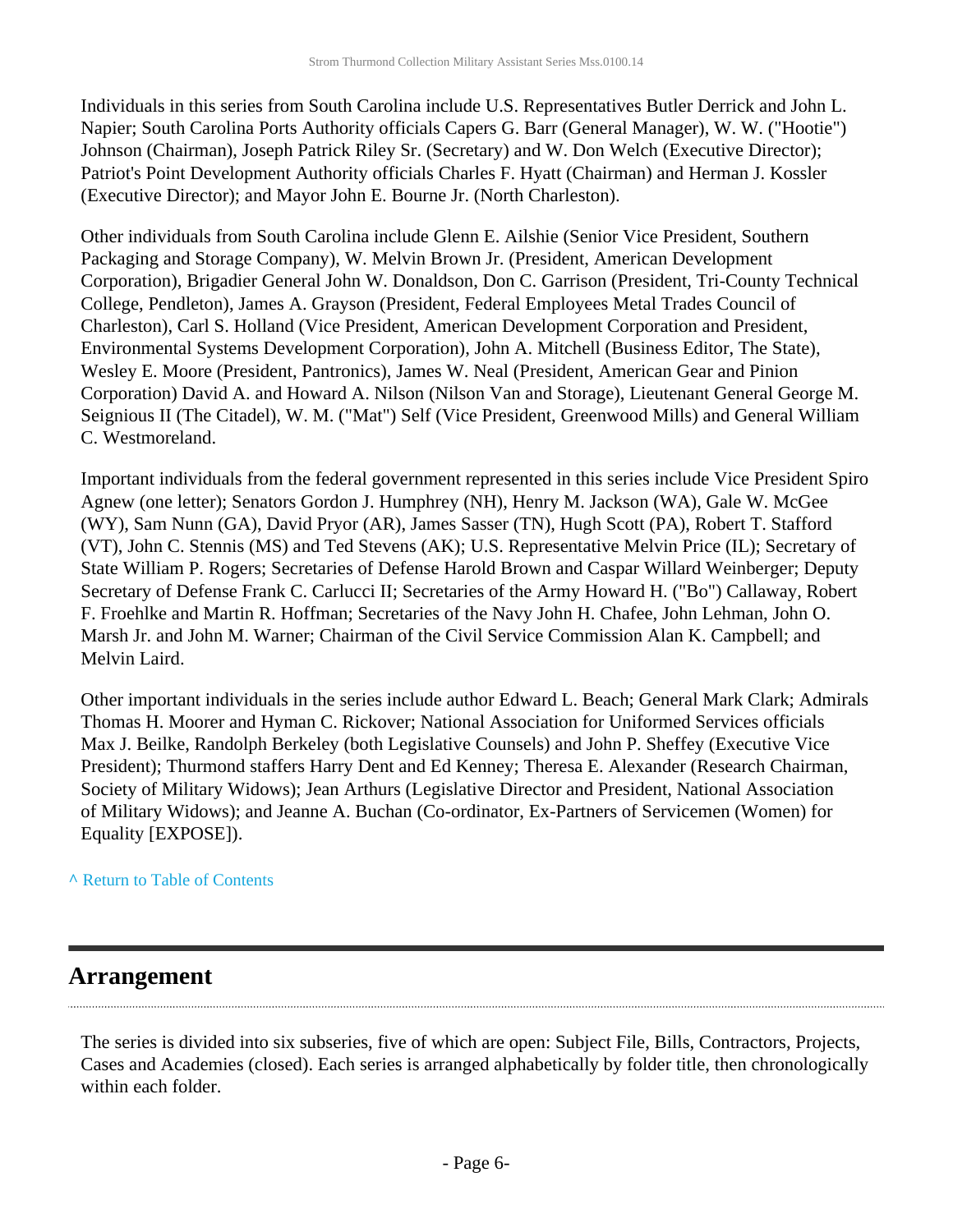**^** [Return to Table of Contents](#page-1-0)

### <span id="page-6-0"></span>**Administrative Information**

#### **Publication Statement**

Clemson University Libraries Special Collections and Archives

230 Kappa St. Clemson, SC 29634 [cuscl@clemson.edu](mailto:cuscl@clemson.edu) URL:<http://library.clemson.edu/depts/specialcollections/>

#### **Processing Information**

The conversion of this finding aid to Encoded Archival Description format was made possible with a grant from the South Carolina State Historical Records Advisory Board in 2009-2010. The finding aid was prepared for encoding by Jen Bingham.

**^** [Return to Table of Contents](#page-1-0)

### <span id="page-6-1"></span>**Related Materials**

#### **Related Material**

Related material may be found in the Administrative Assistant, Applications and Employment (A&E), Correspondence Management System (CMS), Executive Assistant, Legislative Assistant, Speeches and Subject Correspondence series.

#### **Separated Material**

The following images were removed from this series and added to the Strom Thurmond Photographs Collection, Series 27

40 color slides used in "Your Army Reserve Today" presentation, showing activities of Army Reserve units; October 6, 1967

8" x 10" black-and-white photograph showing parts of B-25 from Bottom of Lake Greenwood brought to the surface by Navy divers; March 19-20, 1983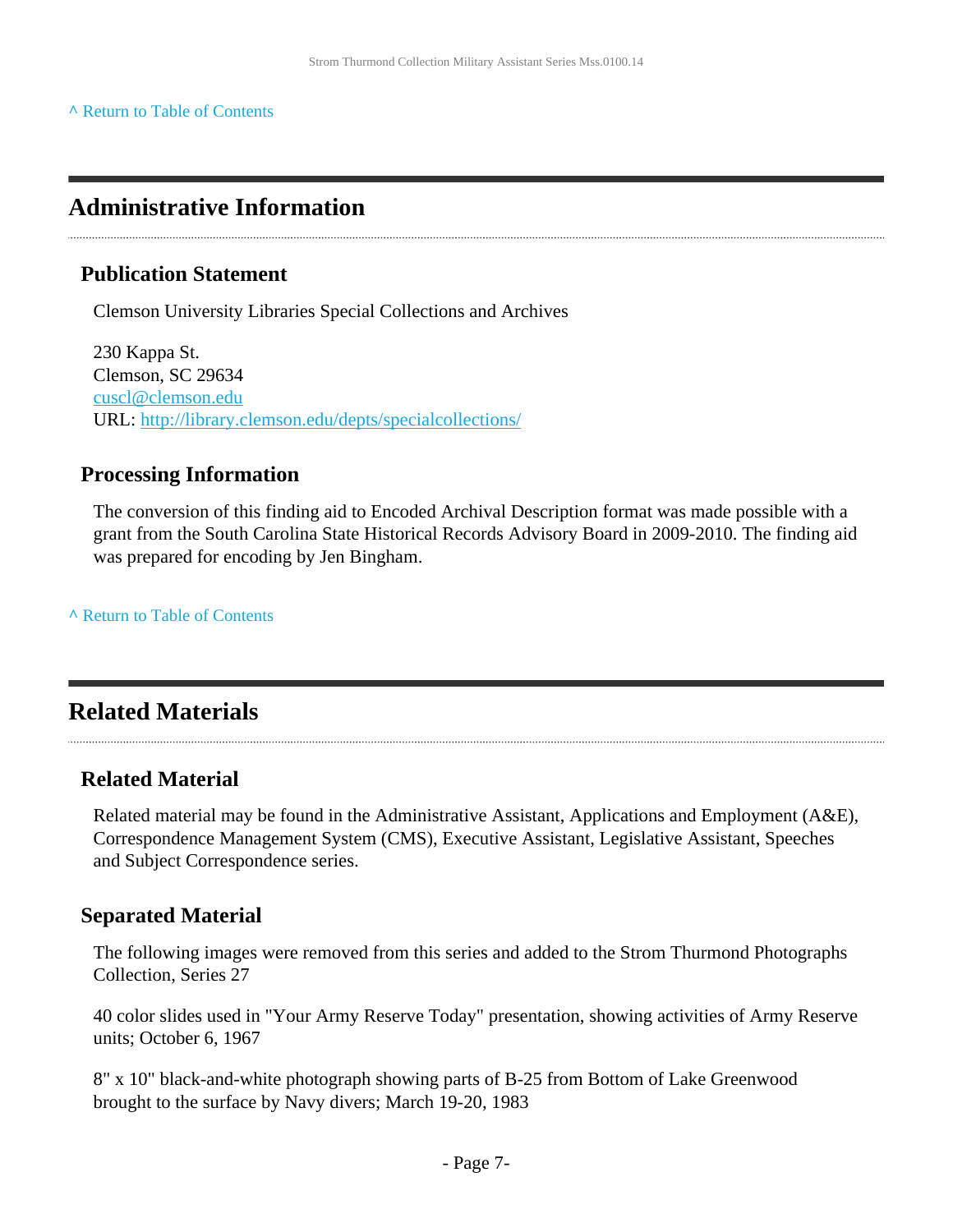(2) 4"x5" black-and-white photographs of submarine U.S.S. Pargo surfaced at the North Pole; April 25, 1969

Missiles fileh(18) 8"x10" black-and-white images showing various types of missiles, such as the Nike-Zeus and Nike Hercules; December 17, 1958, May 23, 1960-September 23, 1965, undated

(4) 8"x10" black-and-white photographs of air field, briefings and addresses at World Helicopter Championships, Middle Wallop, United Kingdom; July, 1973

3" x 4.5" color photograph of exterior of Anchor Moving and Storage Company, Myrtle Beach, SC; circa May, 1977

(6) 8"x10" color photographs of concentrated meals (Meal, Ready-to-Eat [MRE]); circa 1983

9.25" square black-and-white aerial photograph (BLA-1-16) of Charleston, SC Army Depot, with outline showing portion of depot desired by South Carolina Ports Authority; December 17, 1976

11"x14" color photograph of map of Charleston, SC showing land owned by U.S. government, land owned by South Carolina Ports Authority, and federal property desired by South Carolina Ports Authority; undated

**^** [Return to Table of Contents](#page-1-0)

## <span id="page-7-0"></span>**Controlled Access Headings**

- Gear industry -- United States.
- Military pensions -- Law and legislation -- United States
- War widows.
- Weapons systems.
- Civil defense.
- Vietnam War, 1961-1975.
- Missing in action -- United States.
- Military policy -- United States.
- Prisoners of war -- United States.
- Military bases -- South Carolina.
- Vietnam War, 1961-1975 -- Atrocities.
- Military spouses
- Military service, Voluntary.
- United States -- Armed forces -- Procurement.
- United States -- Armed forces -- Medical care.
- United States -- Armed forces -- Pay, allowances, etc. -- Law and legislation.
- Carrison, Daniel J.
- Derrick, Butler
- Cowan, Kay Kipling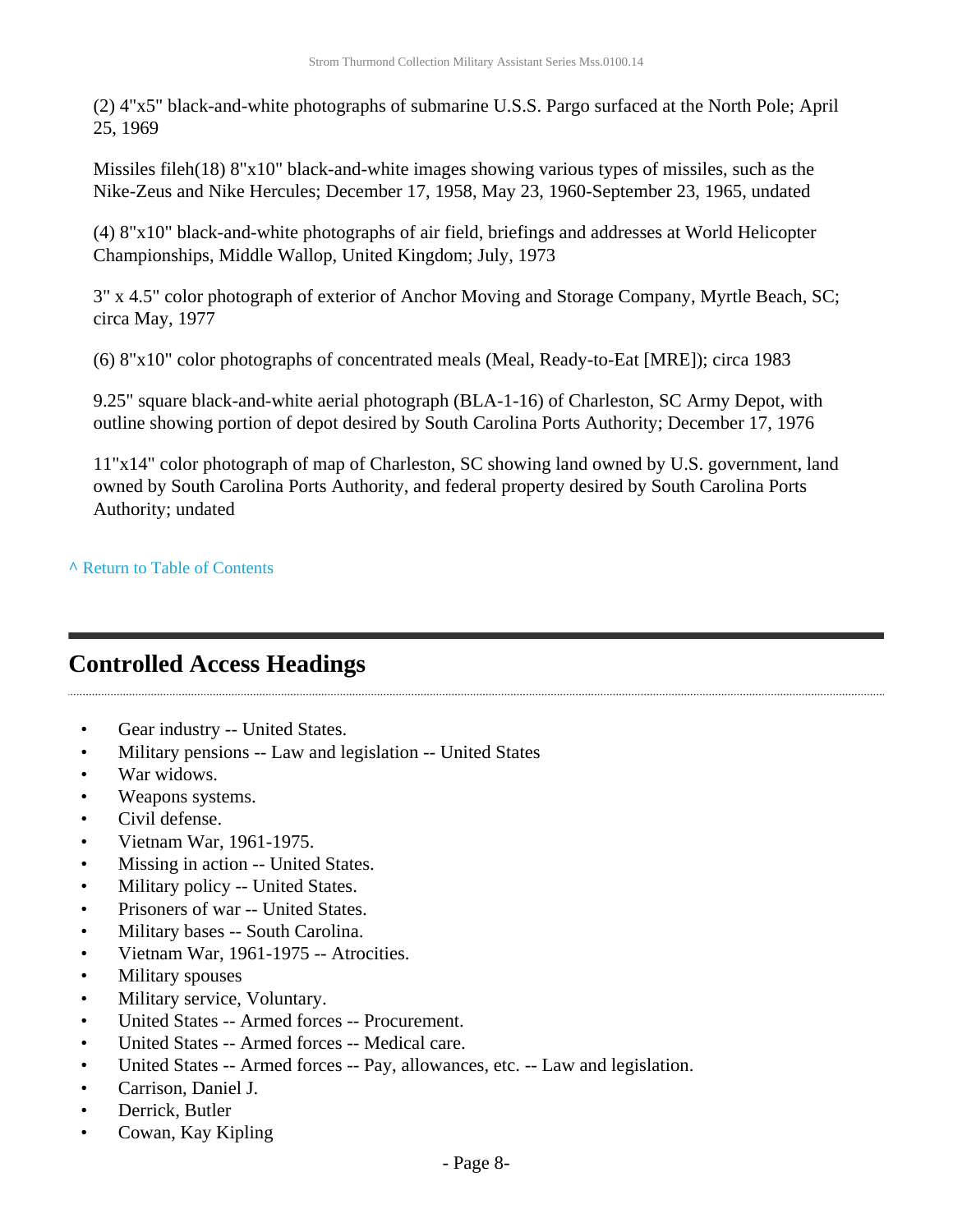- Southern Packaging and Storage Company (Mullins, S.C.)
- United States. Congress. Senate|Committee on Armed Services
- Pantronics, Inc. (Charleston, S.C.)
- Patriots Point Development Authority (S.C.)
- Nilson Van and Storage (Columbia, S.C.)
- Environmental Systems Design Corporation (Charleson, S.C.)

- American Gear and Pinion Corporation (Greensboro, N.C.)
- American Development Corporation (Charleston, S.C.)
- Callaway, Howard H. (Howard Hollis)
- Warner, John W.
- Nunn, Sam
- Sasser, James
- Donaldson, John W.
- Thurmond, Strom
- Price, Melvin
- Brown, Harold
- Lehman, John F.
- Carlucci, Frank Charles

### <span id="page-8-0"></span>**Collection Inventory**

#### <span id="page-8-1"></span>**Military Assistant Series 14, 1962 - 1987**

<span id="page-8-2"></span>

| <b>Subject File, 1962-1984</b>                                                                                 | $box 1-20$       |
|----------------------------------------------------------------------------------------------------------------|------------------|
| <b>Title/Description</b>                                                                                       | <b>Instances</b> |
| Aid to North Vietnam, January 26, 1973-March 31, 1977                                                          | box 1            |
| Air Force Armament Museum, January 20, 1984                                                                    |                  |
| American Legion Post 120 Forms and Responses, February 22-<br>April 6, 1977                                    |                  |
| Angola, December 15, 1975-July 14, 1976                                                                        |                  |
| Anti-ballistic Missiles (ABM), 1967-1974, undated                                                              |                  |
| Armed Services Committee, April 24, 1968-October 11, 1980                                                      | box 2            |
| Armed Services Correction and Review Boards, April 10, 1978-<br>March 17, 1980                                 |                  |
| Arms Control, October 1964 July 8, 1969 June 22, 1973-May,<br>1979                                             |                  |
| Army, October 23, 1969-November 20, 1970 March 12, 1973-<br>July 31, 1975 September 14, 1977-February 28, 1979 |                  |
| Army Recruiting Scandal, December 11, 1974 October 8, 1979-<br>April 10, 1980                                  |                  |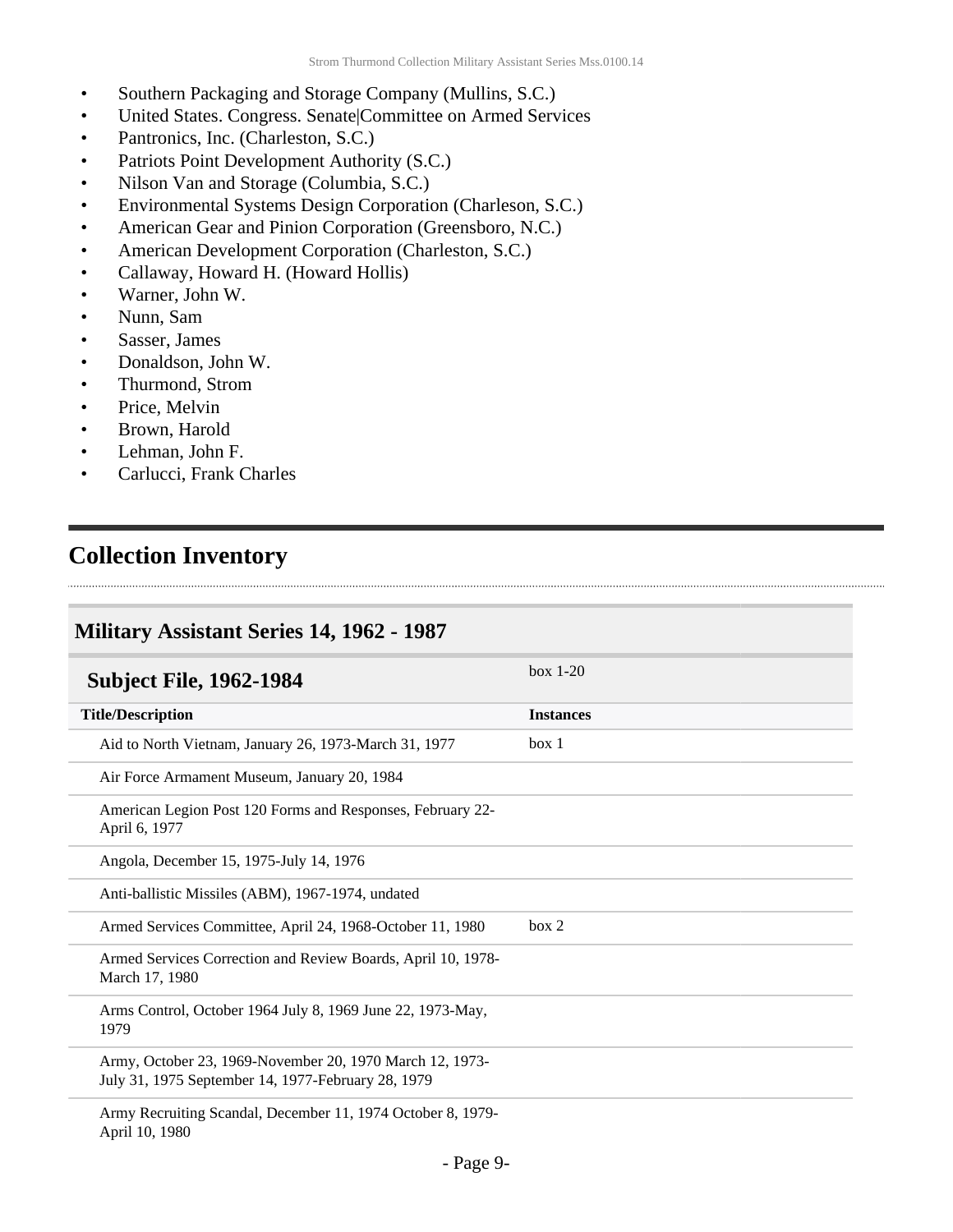| Army Restrictions on Chaplains, March 28-September 5, 1969                                                                 |
|----------------------------------------------------------------------------------------------------------------------------|
| Army Reserves Presentation ("Your Army Reserve Today"),<br>October 6, 1967                                                 |
| AWACS [Airborne Warning and Control System], January 26,<br>1973-June 4, 1975                                              |
| AWACS [Airborne Warning and Control System]-Saudi Arabia,<br>November 4, 1981                                              |
| box 3<br>[B-25 Bomber in Lake Greenwood], August 5, 1983-May, 1984                                                         |
| Base Closings and Force Reductions, December 20, 1968<br>November 29, 1973-March 24, 1976 May 25, 1978                     |
| [Base Closings and Force Reductions-South Carolina], October,<br>1972-January 2, 1975 September 16, 1977 April 25-26, 1978 |
| Beaufort [SC] Dental Care, January 20, 1981-February 11, 1982                                                              |
| Beech Aircraft T-39 [Replacement Program], September 15,<br>1983                                                           |
| Biological [Chemical] Warfare, July 8 and 18, 1969 October 2,<br>1973 September 4, 1974                                    |
| [Boswell, Major General M. L.], May 28-June 7, 1974                                                                        |
| Brown, General George S. [Anti-semetic Remarks by], June 27,<br>1974 November 11-December 6, 1974                          |
| [Calley, William], 1972-01-04 1974-04-16                                                                                   |
| Central Intelligence Agency (CIA), June 21-November 20, 1975                                                               |
| [Cambodia], April 28-May 28, 1970 June 7-July 25, 1973                                                                     |
| [Chaplains], December 9, 1974 August 1975 July 25, 1978                                                                    |
|                                                                                                                            |

## **Charleston Naval Shipyard-Contracting-out**

| <b>Title/Description</b>                                                                                                   | <b>Instances</b> |
|----------------------------------------------------------------------------------------------------------------------------|------------------|
| Folder I, April 22, 1981-June 1983                                                                                         |                  |
| Folder II, July 6, 1983-March 29, 1984                                                                                     |                  |
| Chile, August 7, 1974-April 24, 1976                                                                                       |                  |
| City of North Charleston [Annexation of Air and Naval Bases],<br>September 11, 1968 June 20-February 7, 1973 June 22, 1978 | box 4            |
| [The Citadel and other Military Schools], January 3-April 26,<br>1974 December 7, 1978                                     |                  |
| Civil Affairs, August 19, 1968-August 8, 1977                                                                              |                  |
| Civil Defense, December 9, 1971-May 20, 1977                                                                               |                  |
| Civil Defense of South Carolina, 1968-September 19, 1975                                                                   | box 5            |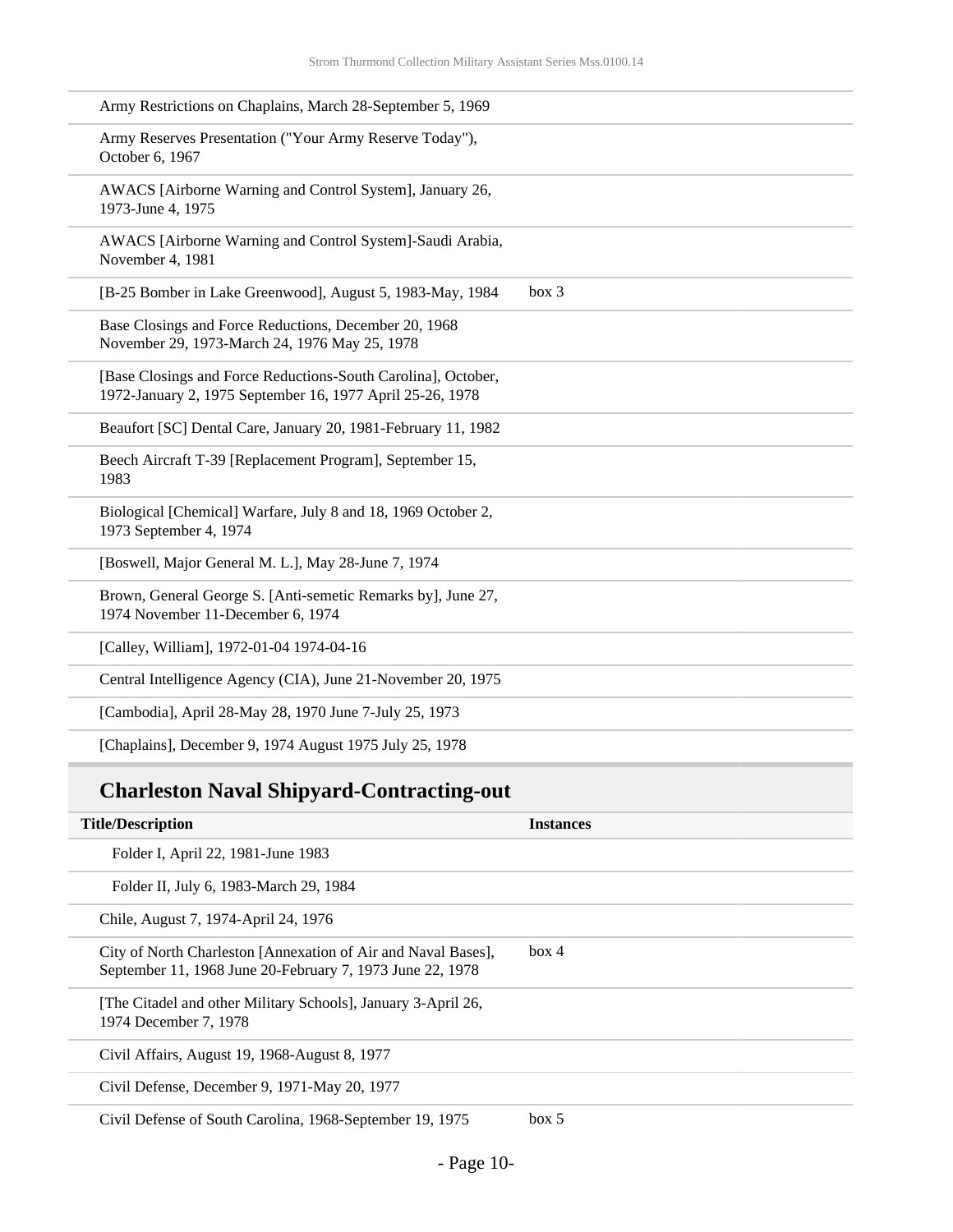| [Civil Service Employees in Military], January 15, 1974-August, |  |
|-----------------------------------------------------------------|--|
| 1975                                                            |  |

[Classified Material-Records], March 19-26, 1974 July 19, 1978 1981[?] December 16, 1988

Coast Guard Reserve, February-July 28, 1970 April 26, 1973- March 7, 1974 April 27, 1978

[Command Comment], September 11, 1974-May 28, 1975

Commissaries, March 1, 1972 December 13, 1974-January 9, 1979

Committee for G.I. Rights v. Callaway-U.S. Army's Brief, May 29, 1974

[Conscientious Objectors], February 22, 1973 1975

Corps of Engineers Sulfuric Acid [Dumping] Problem [American Cyamid Company], December 17, 1971-September 13, 1972

[Current News], May 18, 1968-March 12, 1970

Cyprus ([effect on] North Atlantic Treaty Organization [NATO]), August 15, 1974-November 4, 1976

#### **Defense**

| <b>Title/Description</b>                                                                                                     | <b>Instances</b> |
|------------------------------------------------------------------------------------------------------------------------------|------------------|
| [Appropriations], 1968-July 8, 1969 November 29, 1972-June<br>12, 1975 March 14-October 17, 1978                             |                  |
| [Appropriations (Reserves and Nation Guard) Questions],<br>[1969]                                                            |                  |
| [Monitor], 1972 August, 1974-July, 1975                                                                                      |                  |
| Posture, January 20, 1978-May 3, 1979                                                                                        |                  |
| [Preparedness and Procurement], May 4, 1968-April, 1969<br>May 16, 1973-1975 1978 January 29, 1980                           |                  |
| [Spending-Waste], November 1962 September, 1968-June 2,<br>1969 December 1, 1972-October 30, 1973 February 7-May 15,<br>1975 |                  |
| Dental Corps Officers, May 11, 1970-March 1974                                                                               | box 6            |
| Department of Defense Reorganization, December 18, 1968<br>April 11, 1973                                                    |                  |
| [Destruction of Surplus Rifles], October 9, 1969 January 25-<br>August 14, 1978                                              |                  |
| Diego Garcia Base, July 20-28, 1975                                                                                          |                  |

[Discharge], August 23, 1978; undated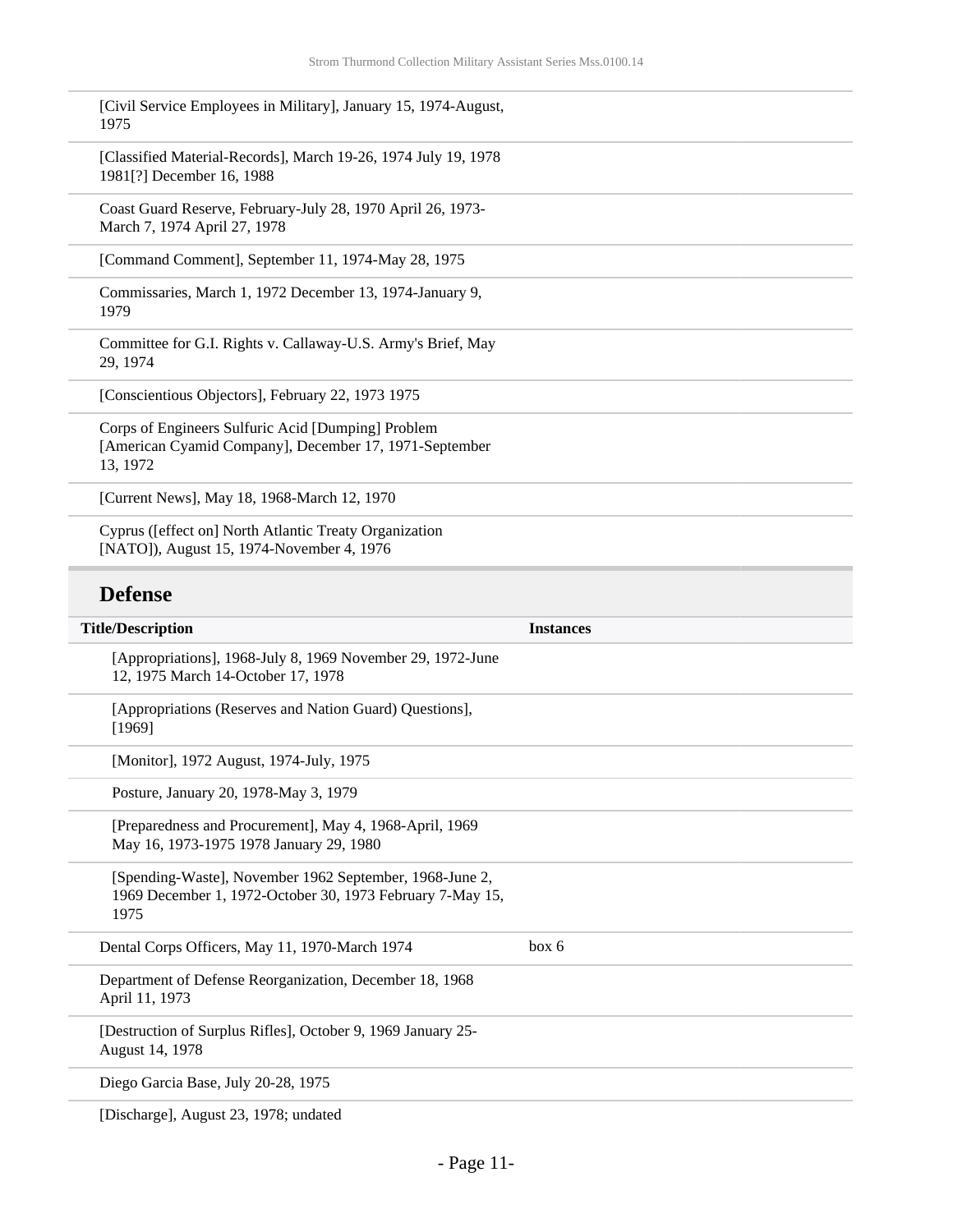Doolittle, James H. [40th Anniversary of Doolittle Raid on Japan], April 16-17, 1982

[Draft], September 12, 1974 January 17, 1977 February 13-28, 1980 **[Drafting of Women]** box 7 **Title/Description Instances** [#1], August 8, 1978-February 25, 1980 [#2 Letter Filenames 209031-509065], January 24-February 18, 1980 [#3 Letter Filename 255006], January 24-February 11, 1980 [#4 Letter Filenames 609049-909022], February 1-22, 1980 [Education], August 8, 1973-January 16, 1975 January 30- August 2, 1978 [Energy], January 20, 1975 March 15, 1979 The Faith We Have Not Kept, May 10-July, 1968 Far East Military Trip [Questions Concerning Expenses], January 9, 1975 November 15-December 6, 1976 Foreign [Affairs], June 19, 1969 September 1, 1971-November 15, 1973 February 21-July 4, 1975 June 24-August 10, 1978 March 3, 1981 **Foreign Policy Workbook** box 7-8 **Title/Description Instances** Volume 1, June 14, 1968 Volume 2, June 14, 1968 box 8 Volume 3, June 14, 1968 Fort Jackson and Parris Island, November 1974-February 10, 1975 January 23-October 16, 1978 January 21, 1980 box 8 Fort Rucker [Alabama] (Card Replies), June 5-14, 1977 [Golden Knights and Silver Eagles], May 2-September 26, 1974 Grenada Invasion, October 30, 1983-March 4, 1984; undated [Hamburger Hill, Battle at (Battle at Dong Ap Bia)], circa May, 1969

[Hixson, Major General Robert C.], May 28, 1974

India, July 17-November 4, 1975

Indonesia, February 22-October 21, 1975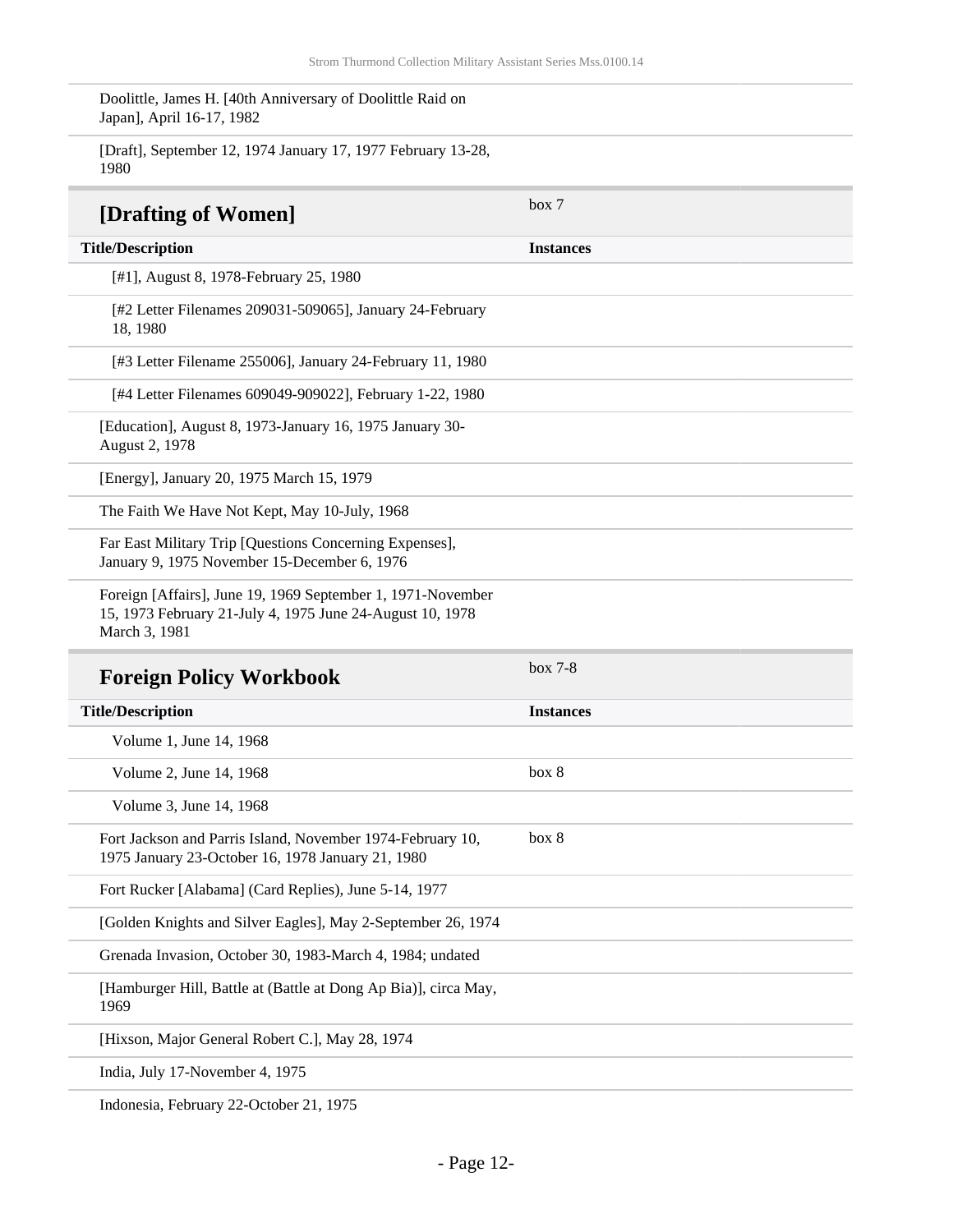### **[Bob Infinger File (Field Representative, Charleston]**

| <b>Title/Description</b>                                                 | <b>Instances</b> |
|--------------------------------------------------------------------------|------------------|
| Folder I, August 15, 1974 May 10, 1977-June 28, 1979                     |                  |
| Folder II, July 9, 1979-March 10, 1980                                   | box 9            |
| Folder III, April 10-December 29, 1980; undated                          |                  |
| Israel, April 22, 1970-August 12, 1972 December 10, 1974 May<br>30, 1975 | box 9            |

### **[Junior Reserve Officers' Training Corps] JROTC**

| <b>Title/Description</b>                                                       | <b>Instances</b> |
|--------------------------------------------------------------------------------|------------------|
| Folder I, February 6, 1970-November 30, 1976                                   |                  |
| Folder II, May 19, 1978-October 6, 1982                                        |                  |
| Folder III, October 18, 1983-December 15, 1986                                 |                  |
| Camden Military Academy, March 25, 1975-June 11, 1976                          |                  |
| Culver Military Academy, March 25, 1975-June 11, 1976                          |                  |
| Kent State, National Guard at, May 13, 1970-March 8, 1971                      |                  |
| Korea, August 6, 1970-August 23, 1977                                          | box 10           |
| [Korean War Prisoners], October 20-November 3, 1986                            |                  |
| Laos, March 6-19, 1970                                                         |                  |
| Lebanon [Beiruit Bombing] Casualties, October 25-December<br>30, 1983, undated |                  |
| Lockheed/Bob Russell, May 19, 1975 June 17-December 23,<br>1976                |                  |
| [Mariana Islands], February 15-October 14, 1975                                |                  |
| Marine Corps Training Incidents, March 26, 1976-circa January,<br>1977         |                  |
| [Mayaguez Incident], May 12-June 2, 1975                                       |                  |
| <b>Medical Service [Curtailment]</b>                                           |                  |
| <b>Title/Description</b>                                                       | <b>Instances</b> |
| #1, February 4-August 31, 1977                                                 |                  |
| #2, September 1, 1977-July 13, 1979                                            |                  |
| <b>Military</b>                                                                | box 11           |
| <b>Title/Description</b>                                                       | <b>Instances</b> |

Military and Veterans Organizations, 1971 1973-1975 1977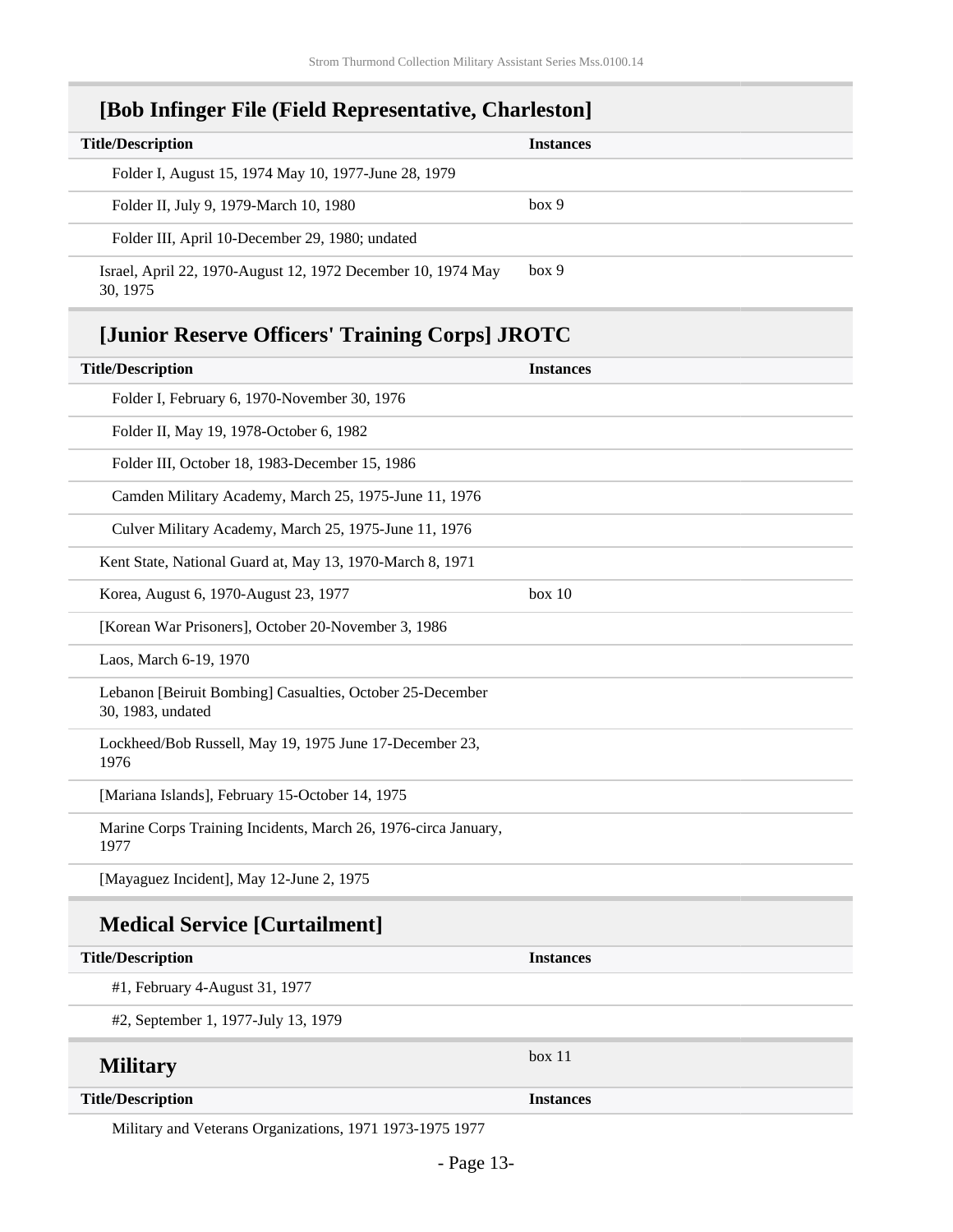Assistance to Safety and Traffic Program (MAST) and Highway Safety, March 7, 1973-May 1974 January 3, 1978

Compensation [Panel], January 15-April 1978

Construction and Procurement [--South Carolina], November 13, 1969 March 30, 1971-July 27, 1973 January 28, 1980

[Pay and Benefits], 1972-October 1, 1979

### **Preparedness**

| <b>Title/Description</b>                                                                                                             | <b>Instances</b> |
|--------------------------------------------------------------------------------------------------------------------------------------|------------------|
| #1, July 1965-September 30, 1968                                                                                                     |                  |
|                                                                                                                                      |                  |
| #2, October 4, 1968-October 29, 1969; undated                                                                                        |                  |
| [Unions], August 6-September 1, 1975                                                                                                 |                  |
| Miscellaneous, January 18, 1973-July 27, 1975 March-April 2,<br>1979                                                                 |                  |
| [Missiles], December 17, 1958 May 23, 1960-September 23,<br>1965; undated                                                            |                  |
| Moorer, Admiral Thomas H., June 28, 1967-June 27, 1974                                                                               |                  |
| Moss, Tom, February 15-March 2, 1971; undated                                                                                        |                  |
| NASA [National Aeronautics and Space Administration], July 2,<br>1969-June 16, 1975                                                  |                  |
| National Defense, March 14, 1972 June 30, 1975-1976 April 5,<br>1979-February 1980                                                   |                  |
| National Guard and Reserves, November 12-December 29,<br>1969 February 28, 1972-December 12, 1978 February 18, 1983-<br>January 1985 |                  |
| <b>National Guard</b>                                                                                                                | box 12           |
| <b>Title/Description</b>                                                                                                             | <b>Instances</b> |
| 30th Infantry Division (Mechanized), September 22-October<br>3, 1973                                                                 |                  |
| 228th Signal Brigade, July 9-28, 1980                                                                                                |                  |
| [National Security], September 1, 1967 June 12 and 14, 1969<br>April 12, 1973-September 1975                                         |                  |
| [Naval Oceanographic Program-Consolidation and Relocation],<br>April 1975                                                            |                  |
| Naval Reserve, January 10, 1977-February 17, 1978                                                                                    |                  |
| Naval [Air] Reserve Reorganization, January 19, 1970-circa<br>February 23, 1971                                                      |                  |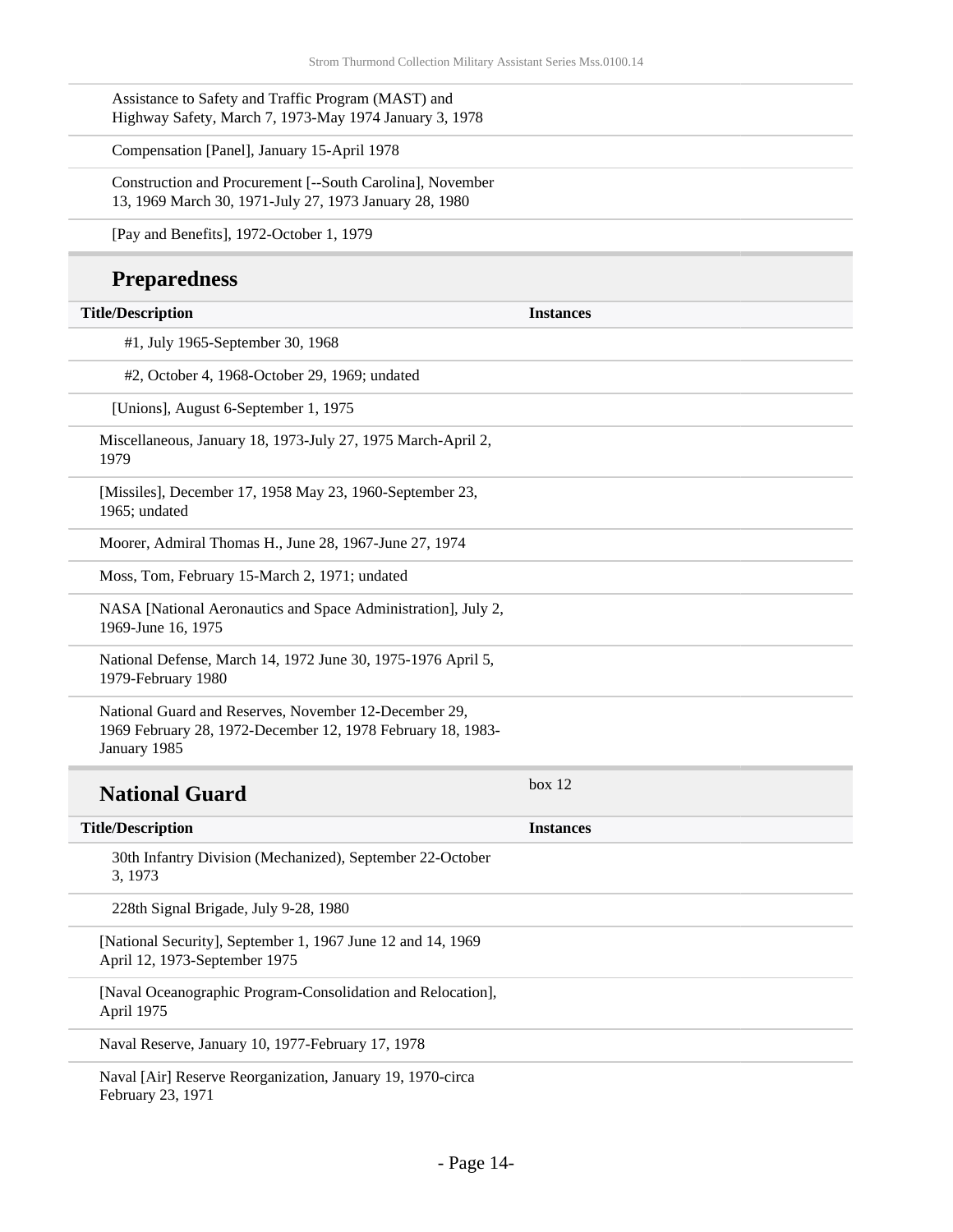[Naval Junior Reserve Officers' Training Corps] JROTC-Strom Thurmond High School, Edgefield, SC, September 15-October 8, 1971

## **[Navy]**

| <b>Title/Description</b>                                                                                  | <b>Instances</b> |
|-----------------------------------------------------------------------------------------------------------|------------------|
| [#1], September 6, 1967-November 18, 1968                                                                 |                  |
| [#2], February 7, 1969-September 8, 1970                                                                  |                  |
| [#3], April 24, 1972-July 28, 1975 January 26-July 20, 1978                                               |                  |
| Navy EC-121[, North Korean Downing of], April 16-May 2,<br>1969                                           |                  |
| Normandy Trip [Thank-yous], June 1 and 19, 1984; undated                                                  |                  |
| [North Atlantic Treaty Organization] NATO, October 13-<br>December 4, 1968 March 22,-August 10, 1973      |                  |
| Officer Personnel Management System (OPMS)-Reserves,<br>October 29, 1977-March 13, 1978                   |                  |
| [Optometrists, Medical Supervision of], August 10, 1977-1979                                              |                  |
| Overseas Cost of Living and Housing Allowances, July 13,<br>1973-December 12, 1974 June 8-October 4, 1978 |                  |
| [Panama Canal], January 18-April 1974 October 21, 1977                                                    |                  |
| Pardon (Amnesty), February 9, 1972-July 13, 1977                                                          | box $13$         |
| Parris Island-Contracting-out, August 24, 1984                                                            |                  |
| Peach Sale to Army/Europe, July 1971-June 22, 1972                                                        |                  |
| [Philippines], July 7, 1976 April 25, 1978 circa 1986                                                     |                  |
| Physician's Assistants, June 29, 1973 November 12, 1980-<br>January 16, 1981                              |                  |
| <b>Pinion Gear Problem</b>                                                                                |                  |
| <b>Title/Description</b>                                                                                  | <b>Instances</b> |
| March 3, 1969-circa October 1970                                                                          |                  |
| January 4-November 24, 1971                                                                               |                  |
| January-November 12, 1972                                                                                 | box 14           |
| March 16, 1973-April 30, 1974                                                                             |                  |

Howard Clock Company Dossier, January 1, 1969 August 19, 1971-March 24, 1972

Reference Material, January 16, 1962 December 20, 1962 April 21, 1967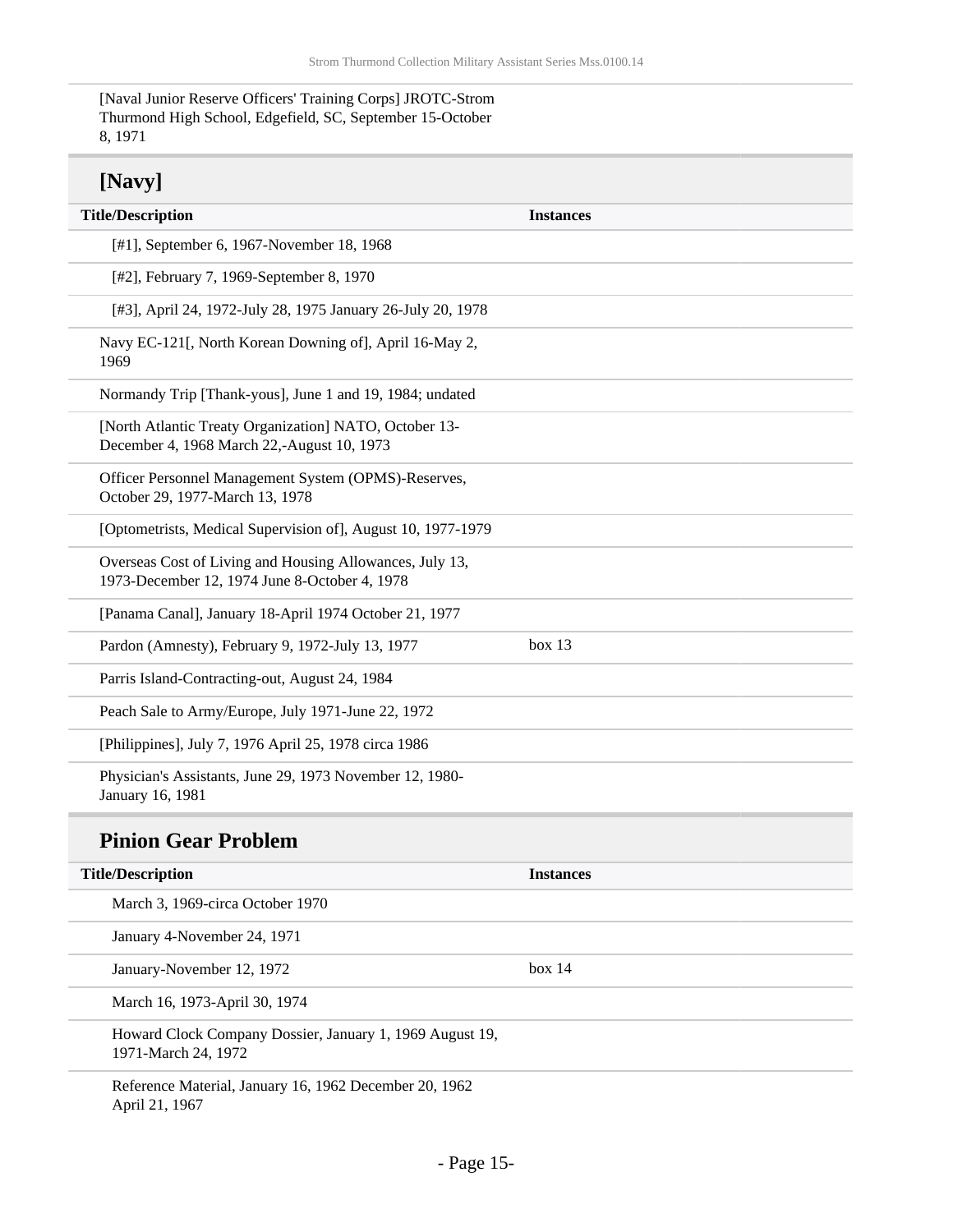| Poor People's March, circa April 1, 1968-December 2, 1969                                                       | box 14           |
|-----------------------------------------------------------------------------------------------------------------|------------------|
| Portugal (Azores), March 19-November 14, 1975                                                                   |                  |
| President's Private Sector Survey on Cost Control (PPSSCC)<br>(Grace Commission), March 28, 1983-March 12, 1984 |                  |
| <b>Prisoners of War (POW)</b>                                                                                   | box 14-15        |
| <b>Title/Description</b>                                                                                        | <b>Instances</b> |
| #1, January 5-December 30, 1969                                                                                 |                  |
| #2                                                                                                              |                  |
| <b>Title/Description</b>                                                                                        | <b>Instances</b> |
| Folder I, January 21-May 26, 1970                                                                               |                  |
| Folder II, June 1-December 30, 1970; undated                                                                    |                  |
| #3                                                                                                              | box 15           |
| <b>Title/Description</b>                                                                                        | <b>Instances</b> |
| Folder I, January 4-April 28, 1971                                                                              |                  |
| Folder II, May 10-December, 1971                                                                                |                  |
| #4, February 8-November 17, 1972                                                                                |                  |
| #5                                                                                                              |                  |
| <b>Title/Description</b>                                                                                        | <b>Instances</b> |
| Folder I, January 26-March 2, 1973                                                                              |                  |
| Folder II, March 5-September 1973 December 6, 1974 circa<br>1975 November 27, 1979, undated                     |                  |
| [Privacy Act], September 25-October 16, 1975                                                                    | box 15           |
| [Promotion and Retention], April 29, 1969 June 25, 1973-April<br>5, 1978                                        |                  |
| Pueblo [U.S. Spy Ship], July 6, 1967 January 23, 1968-May 6,<br>1969                                            |                  |
| Pueblo [U.S. Spy Ship] Correspondence, December 17, 1968-<br>May 16, 1969                                       |                  |
| [Racism in the Armed Forces], September, 1969 April, 1973<br>February, 1975                                     |                  |
| Recruiting, February 9-March, 1979                                                                              |                  |
| Release of Classified Information by Senator Hatfield, July<br>17-18, 1970                                      | box 16           |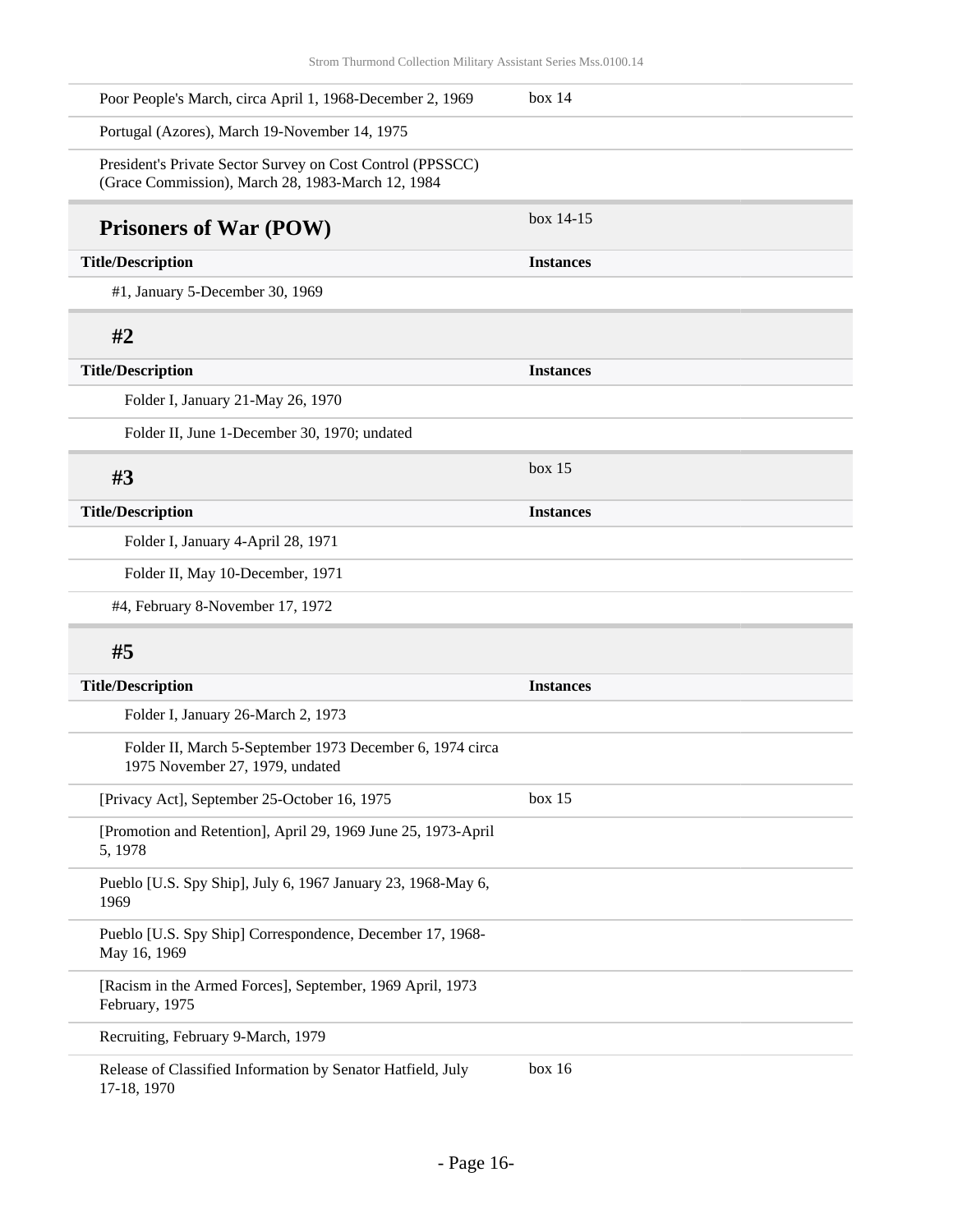Reorganization of Army Reserve, September 9, 1979-April 13, 1980

[Republic of China (Taiwan)], April 28-June 20, 1975

Requests for Charlie Dukes [Member of Apollo 16 Crew], March 2, 1973-April 22, 1974

Reserve Components, January 30, 1977-August, 1978

ROA [Reserve Officers Association], March 29, 1972 June 26, 1974-September 2, 1975; undated

### **[Reserve Officers' Training Corps] ROTC**

### **[1]**

| <b>Title/Description</b>                  | <b>Instances</b> |
|-------------------------------------------|------------------|
| Folder I, May 6, 1969-October 29, 1973    | box 16           |
| Folder II, February 12, 1974-May 11, 1979 | box 16           |
|                                           |                  |

## **[2]**

| <b>Title/Description</b>                                                                    | <b>Instances</b> |
|---------------------------------------------------------------------------------------------|------------------|
| Folder I, May 22, 1980-April 8, 1981                                                        | box 16           |
| Folder II, June 15, 1981-January 12, 1983                                                   | box 16           |
| Reversion of Okinawa to Japan, April 19-October 11 1971                                     |                  |
| Rickover, Admiral Hyman G., April 25, 1969-September 5,<br>1980                             | box 17           |
| Secretary of the Navy (SECNAV) Guest Cruise Program, June<br>1-August 10, 1971 June 5, 1974 |                  |
| Service Academies' Service Obligations, November 2 and 13,<br>1979                          |                  |
| Sinai [early warning system], September 25, 1975-February 29,<br>1976                       |                  |
| Social Security Charge for Military Retirees, May 28-29, 1981                               |                  |
| U.S.S. South Carolina, July-November 21, 1974                                               |                  |
| South Carolina [Judge Advocate General] JAG Reserve, May 9,<br>1976                         |                  |
| Speech by Dr. George Wald of Harvard, March 8, 1969                                         |                  |
| [Speech Material], November 6, 1967-October 19, 1969<br>January-June 5, 1975                |                  |
| U.S.S. Stark Incident, May 18-July 22, 1987                                                 |                  |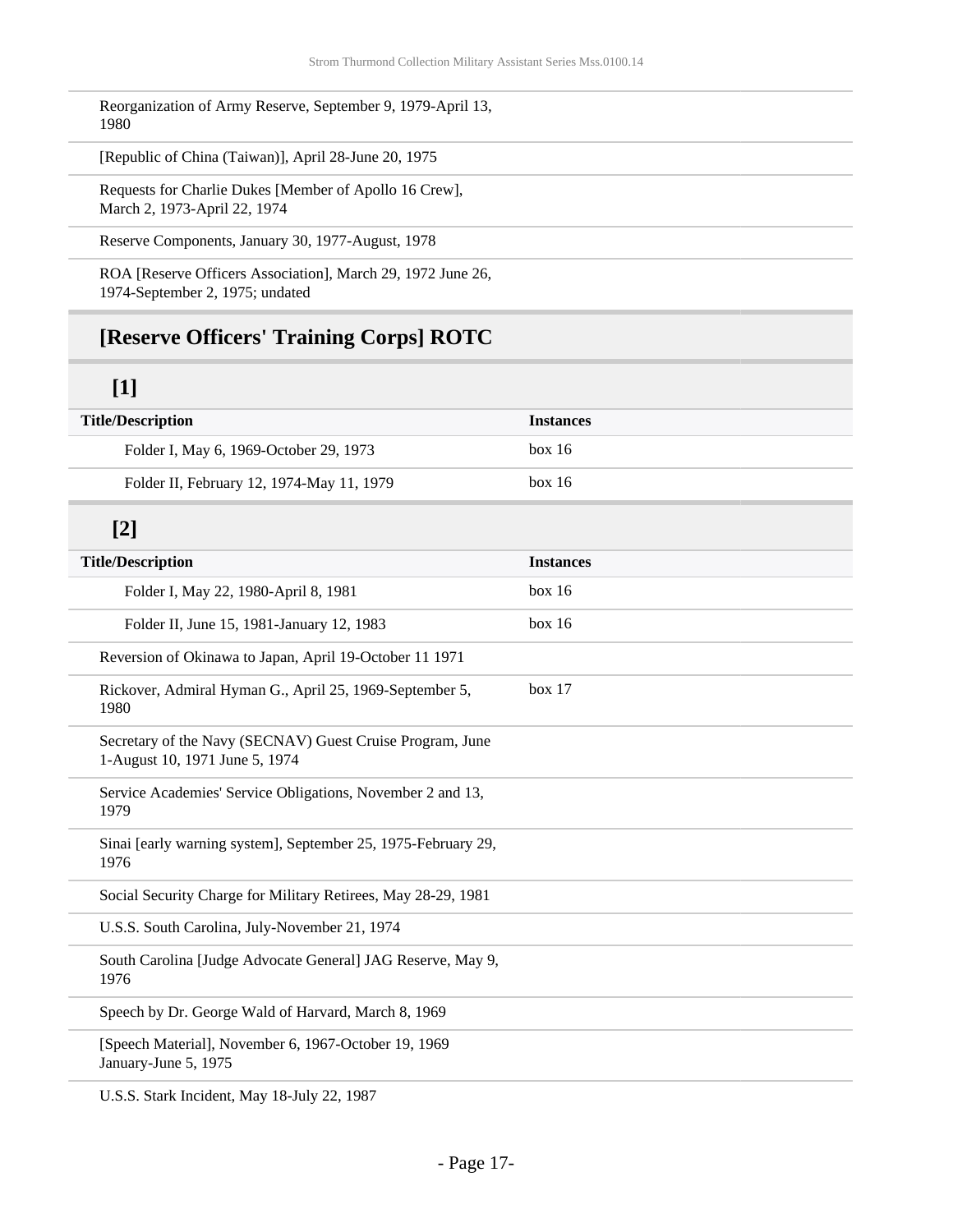| [Staff], December 1, 1968 April 13, 1973-November 20, 1974;<br>undated                                               |                  |
|----------------------------------------------------------------------------------------------------------------------|------------------|
| Status Report Regarding Fire at Military Personnel Records<br>Center [St. Louis, Missouri], August 1-October 4, 1973 |                  |
| [Stokes, Mrs. Sidney Smith (Mary)];, undated                                                                         |                  |
| Tactical Air Power Subcommittee, September 26, 1968-June 13,<br>1975                                                 |                  |
| Tactics, December 31, 1973-July 5, 1978                                                                              |                  |
| Training Pay (Active Duty) for Reserves, May 25-June 3, 1976                                                         |                  |
| [Travel Regulations for Civilian Department of Defense<br>Employees], May 20, 1975 December 8, 1977-April 25, 1978   |                  |
| Trips, February 19-December 22, 1974                                                                                 |                  |
| Trotter Shoals [Richard B. Russell Dam and Lake], circa March-<br>April, 1975                                        | box 18           |
| Turkey, May 27, 1969 August-September 29, 1975                                                                       |                  |
| [United Nations], January 1972-December 3, 1973; undated                                                             |                  |
| [United Service Organization (USO)], July 2, 1974                                                                    |                  |
| United States Armed Services Institute [Abolition of], December<br>12, 1973-February 5, 1974                         |                  |
| Veterinary Corps [Abolition of], July 26, 1978-October 19, 1979                                                      |                  |
| Vietnam, December 1966-December 19, 1976                                                                             |                  |
| <b>Vietnam War</b>                                                                                                   |                  |
| Con                                                                                                                  |                  |
| Folder I, March 3, 1971-April 8, 1972                                                                                | box 19           |
| Folder II, April 9-December 28, 1972                                                                                 | box 19           |
| Pro                                                                                                                  |                  |
| <b>Title/Description</b>                                                                                             | <b>Instances</b> |
| Folder I, April 16, 1971-May 8, 1972                                                                                 | box 19           |
| Folder II, May 9-December 3, 1972                                                                                    | box 19           |
| <b>Volunteer Army</b>                                                                                                | box 19-20        |
| <b>Title/Description</b>                                                                                             | <b>Instances</b> |

Folder I, December 1, 1967-April 29, 1970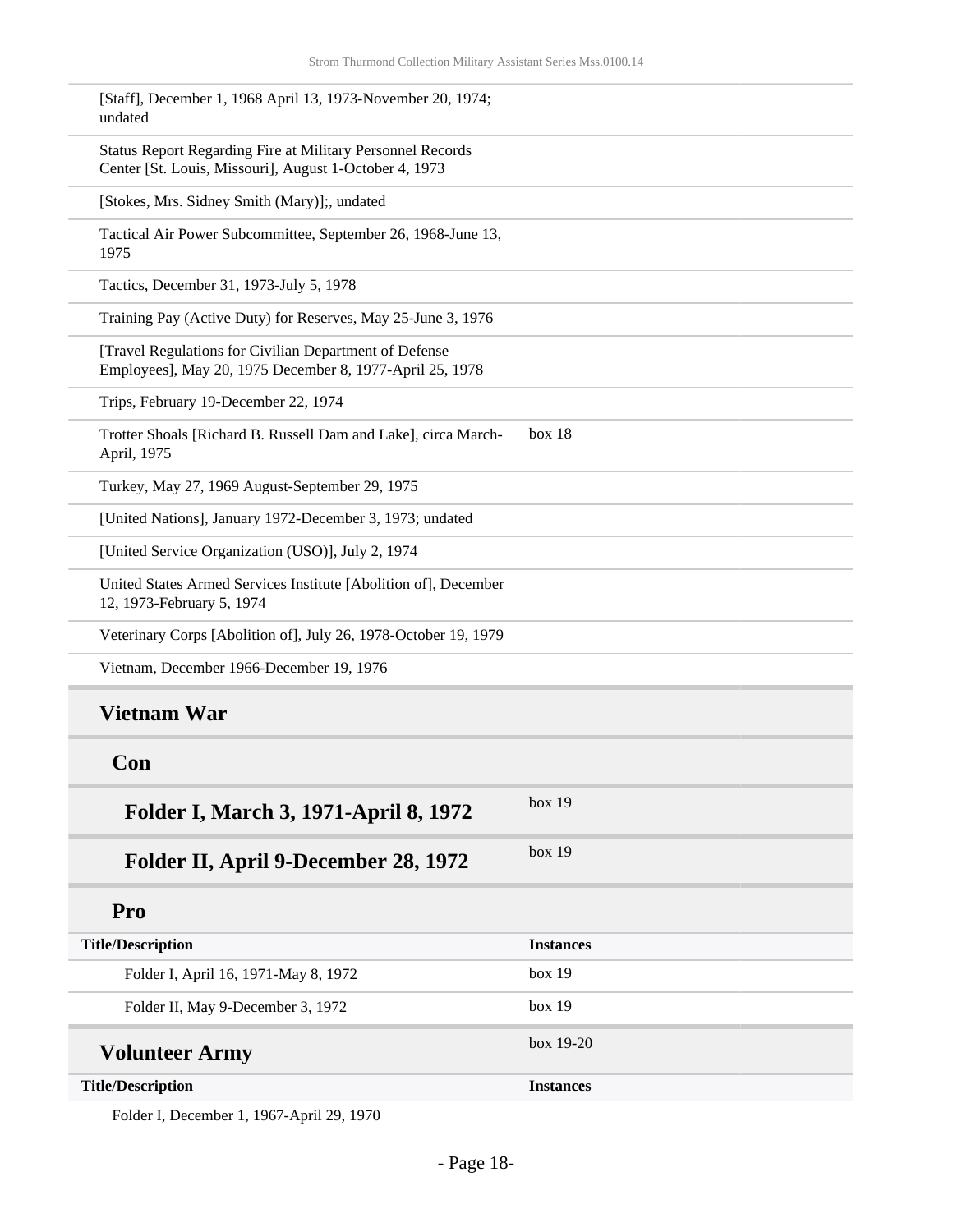<span id="page-18-0"></span>

| Folder II, May 1-November 16, 1970                                                                              |                  |
|-----------------------------------------------------------------------------------------------------------------|------------------|
| Folder III, January 28-July 1971                                                                                | box 20           |
| Folder IV, February 1973-February 25, 1975                                                                      |                  |
| [War Powers], 1971 May 5, 1975                                                                                  | box 20           |
| World Helicopter Championships, February 14-May 10, 1974                                                        |                  |
| <b>Bills, 1968-1984</b>                                                                                         | $box 21-40$      |
| <b>Title/Description</b>                                                                                        | <b>Instances</b> |
| Admittance of Females to Military Academies, S. 334 [S. Con.<br>Res. 71], January 29, 1973 May 21-July 15, 1975 | box 21           |
| Air Force Flight Engineers and Loadmasters, [Recall of Retired]<br>S. 1750, October 15, 1981-March 23, 1984     |                  |
| Capital Gains Tax-Military, S. 257, April 7, 1982                                                               |                  |
| "Catch 62" (Military-Civil Service<br><b>Retirement</b> )                                                       | box 21-25        |
| S. 2564                                                                                                         |                  |
| <b>Title/Description</b>                                                                                        | <b>Instances</b> |
| #1, July 9, 1973 June 2-November 24, 1975                                                                       |                  |
| #2, January 7-February 29, 1976                                                                                 |                  |
| #3, March 2-December 16, 1976; undated                                                                          |                  |
| S. 245                                                                                                          | box 21-22        |
| <b>Title/Description</b>                                                                                        | <b>Instances</b> |
| January 13-August 16, 1977                                                                                      |                  |
|                                                                                                                 |                  |
| September 8-November 16, 1977                                                                                   |                  |
| December 6-23, 1977; undated                                                                                    |                  |
| January-April 28, 1978                                                                                          |                  |
| May 1-August 16, 1978                                                                                           | box 22           |
| August 18-December 14, 1978; undated                                                                            |                  |
| S. 245-Correspondence                                                                                           |                  |
| <b>Title/Description</b>                                                                                        | <b>Instances</b> |

July 1-December 29, 1977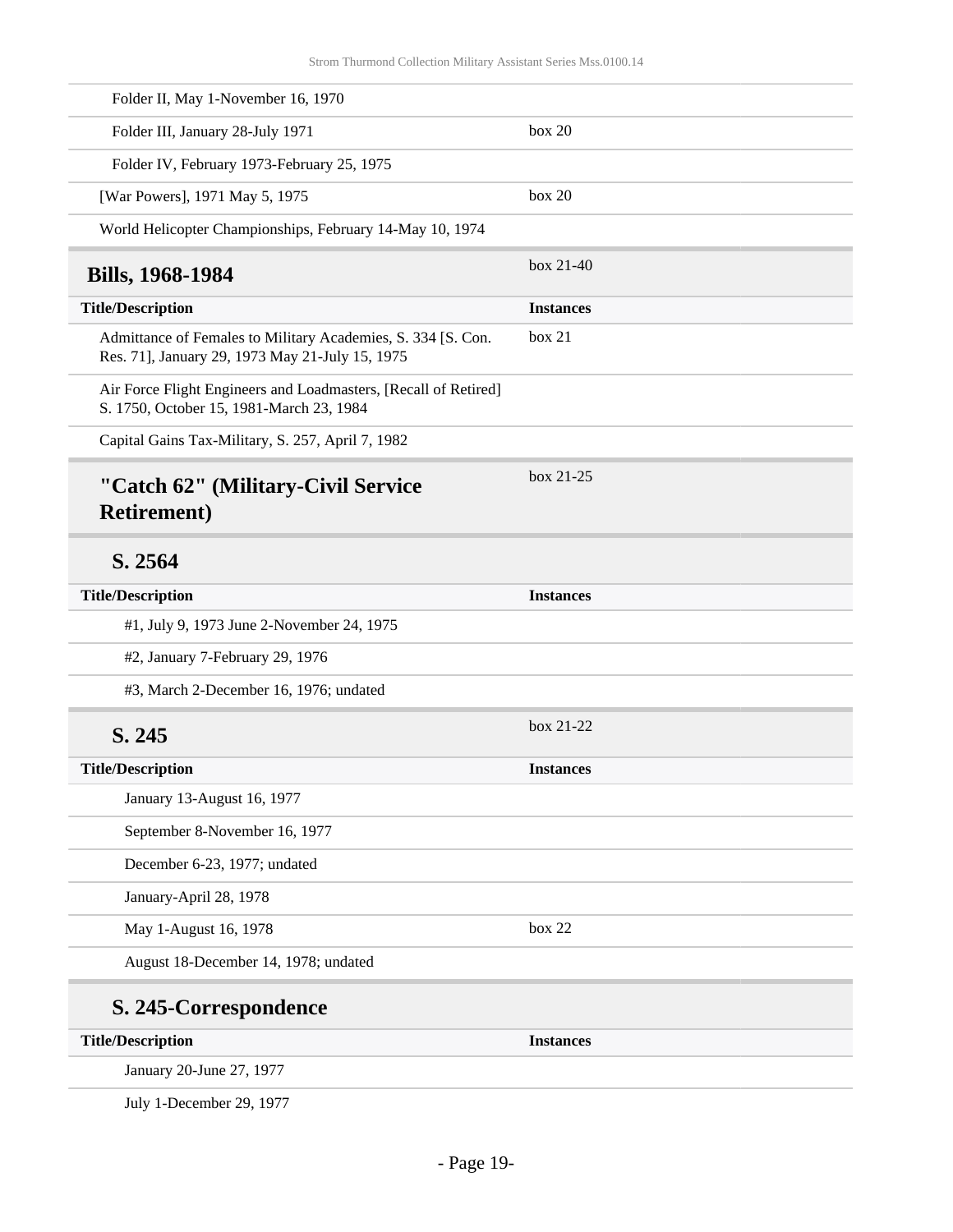| S.92                                                                          |                  |
|-------------------------------------------------------------------------------|------------------|
| <b>Title/Description</b>                                                      | <b>Instances</b> |
| [#1] Folder I, January 2-June 26, 1979                                        |                  |
| [#1] Folder II, July 5-December 17, 1979                                      |                  |
| [#2] Folder I, January 10-May 30, 1980                                        |                  |
| [#2] Folder II, June-September 29, 1980; undated                              |                  |
| S. 92 and S. 245-Correspondence                                               | box 23           |
| <b>Title/Description</b>                                                      | <b>Instances</b> |
| Folder I, January 5-June 30, 1978                                             |                  |
| Folder II, July 3-December 1978                                               |                  |
| S. 92-Correspondence                                                          |                  |
| <b>Title/Description</b>                                                      | <b>Instances</b> |
| January 8-April 26, 1979                                                      |                  |
| May 1-December 28, 1979                                                       |                  |
| January 5-December 18, 1980                                                   |                  |
| S. 46                                                                         | box 23-24        |
| <b>Title/Description</b>                                                      | <b>Instances</b> |
| [#1], January 5-June 23, 1981                                                 |                  |
| [#2], July 1-October 23, 1981; undated                                        | box 24           |
| [#3] Folder I, January 29-May 31, 1982                                        |                  |
| [#3] Folder II [S. 2774, H.R. 6995, P.L. 97-253], June 10-<br>September, 1982 |                  |
| [#3] Folder III [P.L. 97-253], October 1-December 1982;<br>undated            |                  |
| S. 46 and S. 92-Correspondence                                                |                  |
| <b>Title/Description</b>                                                      | <b>Instances</b> |
| Folder I, January 5-February 28, 1981                                         |                  |
| Folder II, March 1-April 30, 1981                                             |                  |
| S. 46-Correspondence                                                          | box 24-25        |
| <b>Title/Description</b>                                                      | <b>Instances</b> |

[#1] Folder I, May 1-July 30, 1981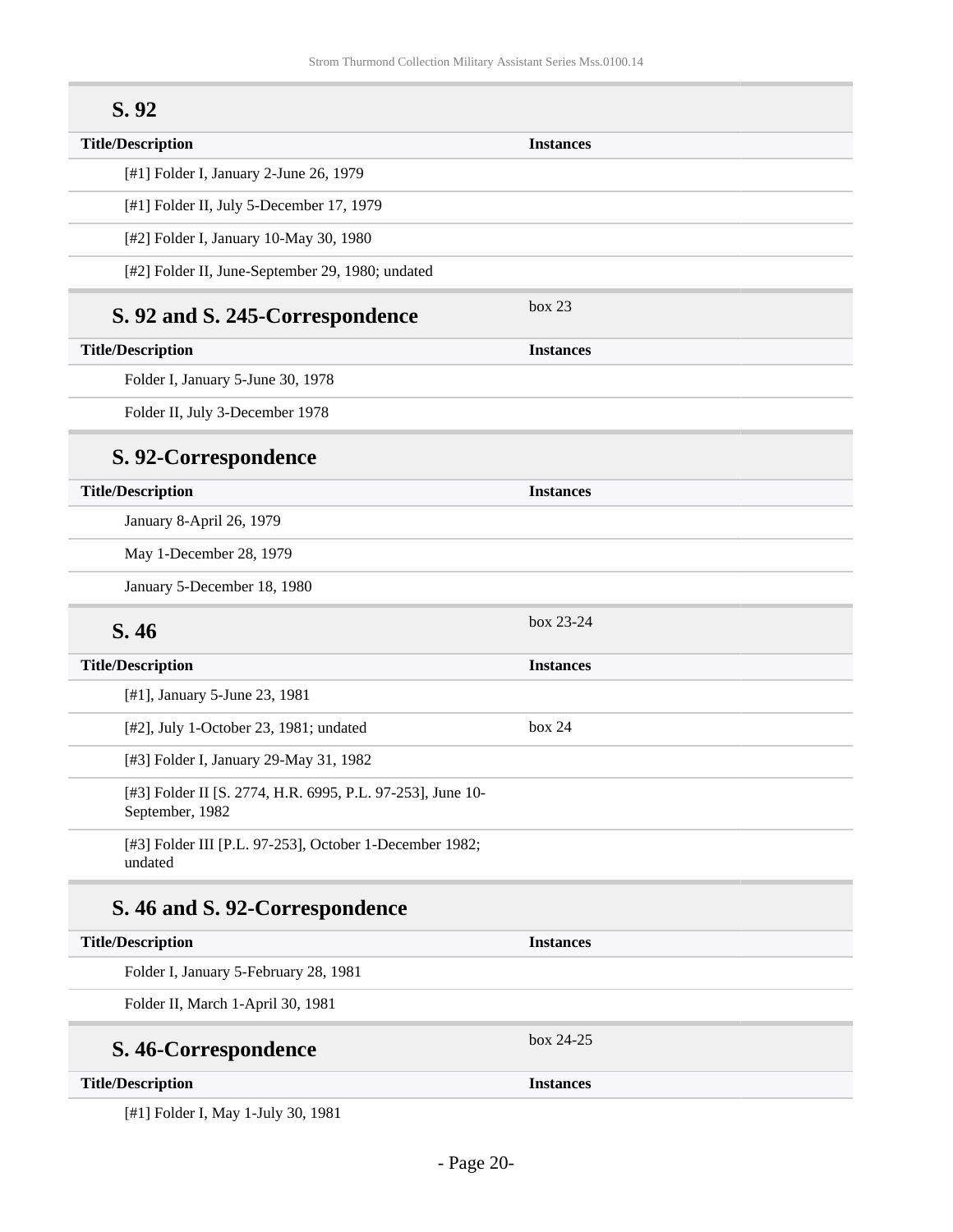| [#1] Folder II, August 5-December 26, 1981          |        |  |
|-----------------------------------------------------|--------|--|
| [#2] Folder I, January 2-April 26, 1982             | box 25 |  |
| [#2] Folder II, May 7-December 10, 1982 May 2, 1983 |        |  |
| P.L. 97-253, January 25, 1983-August 5, 1985        | box 25 |  |

### **CHAMPUS [Civilian Health and Medical Program of the Uniformed Services]**

| <b>Title/Description</b>                                         | <b>Instances</b> |
|------------------------------------------------------------------|------------------|
| #1--H.R. 11666, S. 2673, September 29, 1970-December 30,<br>1971 | box 25           |
| #2--S. 2673, January 4, 1972-May 23, 1973                        | box 25           |
| #3--H.R. 1564 and 2703, July 10, 1973-May 2, 1977                | box 25           |

### **The Citadel [Authorize More ROTC Scholarships for Military Colleges], S. 1352 and S. 2563**

| <b>Title/Description</b>                                                                                                                                                    | <b>Instances</b> |
|-----------------------------------------------------------------------------------------------------------------------------------------------------------------------------|------------------|
| #1, May 30, 1975-April 6, 1976                                                                                                                                              |                  |
| #2, January 26, 1977-December 4, 1979                                                                                                                                       |                  |
| [Civilian Technicians in Reserves, H.R. 2 and S. 274], February<br>20, 1968 February 26, 1975 June 9-October 26, 1977                                                       | box 26           |
| Cost of Living Adjustment Reduction, H. Con. Res. 280 and<br>H.R. 5394, April-May 2, 1984                                                                                   |                  |
| Deceased Military Retirees, S. 496, March 7, 1983                                                                                                                           |                  |
| [Denial of Military Retirement Benefits Due to Post Retirement<br>Employment with a Foreign Government, S. 1351 and H.R.<br>6689 (Amendment)], March 30, 1977-June 12, 1979 |                  |
| DOPMA [Defense Officers Personnel Management Act], H. R.<br>13958, March 15, 1976-January 4, 1980                                                                           |                  |
| [Draft Reform], S. 1433, March 17-May 13, 1969                                                                                                                              |                  |
| Dual Compensation (Double-dipping), H. R. 7933 and S. 3000,<br>June 24-July 3, 1974 August 2, 1976-August 1978                                                              |                  |
| "Famous Generals" [Documentary Film Series] Legislation [S.<br>1541], January 28-September 30, 1971                                                                         |                  |
| Foreign Military Sales Act of 1970 (H.R. 15628)--Amendments,<br>March 26-October 22, 1970; undated                                                                          |                  |
| Foreign Military Sales Act of 1970 (H.R. 15628)-Fact Sheets for<br>Senate Floor Debate, June 12-August 4, 1970                                                              |                  |
| "Forgotten Widows" [Survivor Benefit                                                                                                                                        | box $27-30$      |

**Plan]**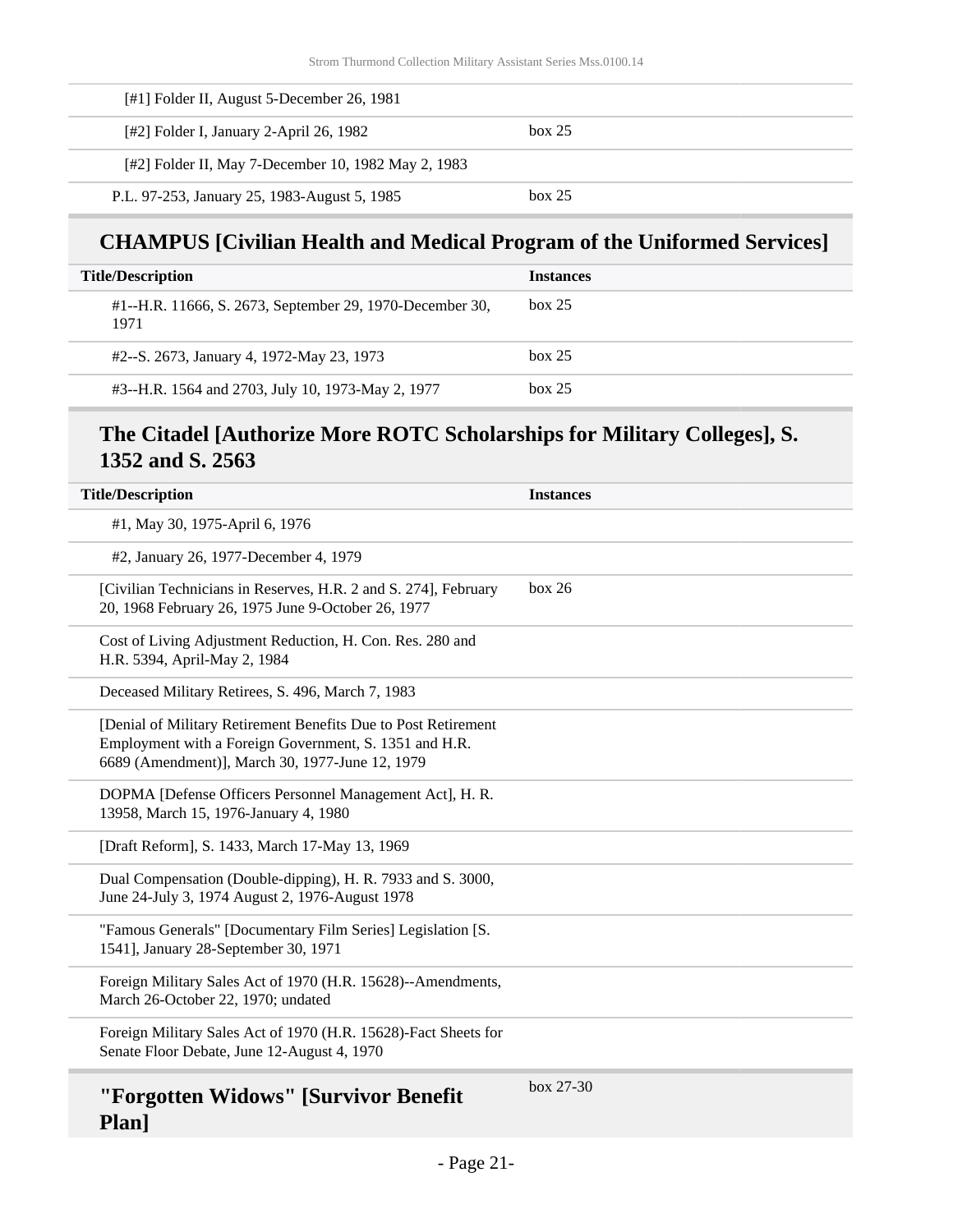| <b>Title/Description</b>                                                            | <b>Instances</b> |
|-------------------------------------------------------------------------------------|------------------|
| S. 2108; H.R. 1166, 6643, 14773], March 9, 1974-September<br>3, 1976                |                  |
| S. 724                                                                              |                  |
| <b>Title/Description</b>                                                            | <b>Instances</b> |
| February 1-April 5, 1977                                                            |                  |
| April 6-June 25, 1977                                                               |                  |
| July 1, 1977-January 21, 1978                                                       |                  |
| February 16-December 6, 1978                                                        |                  |
| S. 91                                                                               | box 27-28        |
| <b>Title/Description</b>                                                            | <b>Instances</b> |
| #1, January 4, 1977-August 1978                                                     |                  |
| #2, September 18, 1978-April 25, 1979                                               |                  |
| #3, May 8-September 1979                                                            |                  |
| #4, October 5, 1979-March 31, 1980                                                  | box 28           |
| #5 Folder I, April 9-October 15, 1980                                               |                  |
| #5 Folder II, November 6, 1980-February 9, 1981; undated                            |                  |
| S. 91-Correspondence                                                                | box 28-29        |
| <b>Title/Description</b>                                                            | <b>Instances</b> |
| August 25, 1978-May 31, 1979                                                        |                  |
| June 8-July 31, 1979                                                                |                  |
| August 7-December 31, 1979                                                          |                  |
| January 6-April 30, 1980                                                            |                  |
| May 1-July 29, 1980                                                                 | box 29           |
| August 4, 1980-May 18, 1981                                                         |                  |
| S. 91-Co-sponsors, August 1978 March 12-November, 1979                              |                  |
| Amendment [3608] to S. 2571 (H.R. 3702)                                             | box 29           |
| <b>Title/Description</b>                                                            | <b>Instances</b> |
| Folder I, February 3, 1977-June 30, 1978                                            |                  |
| Folder II, July 5, 1978 August 28, 1978; undated                                    |                  |
| [(S. 91 Follow-up): S. 611, S. 897, S. 1411], September 26,<br>1980-August 25, 1982 |                  |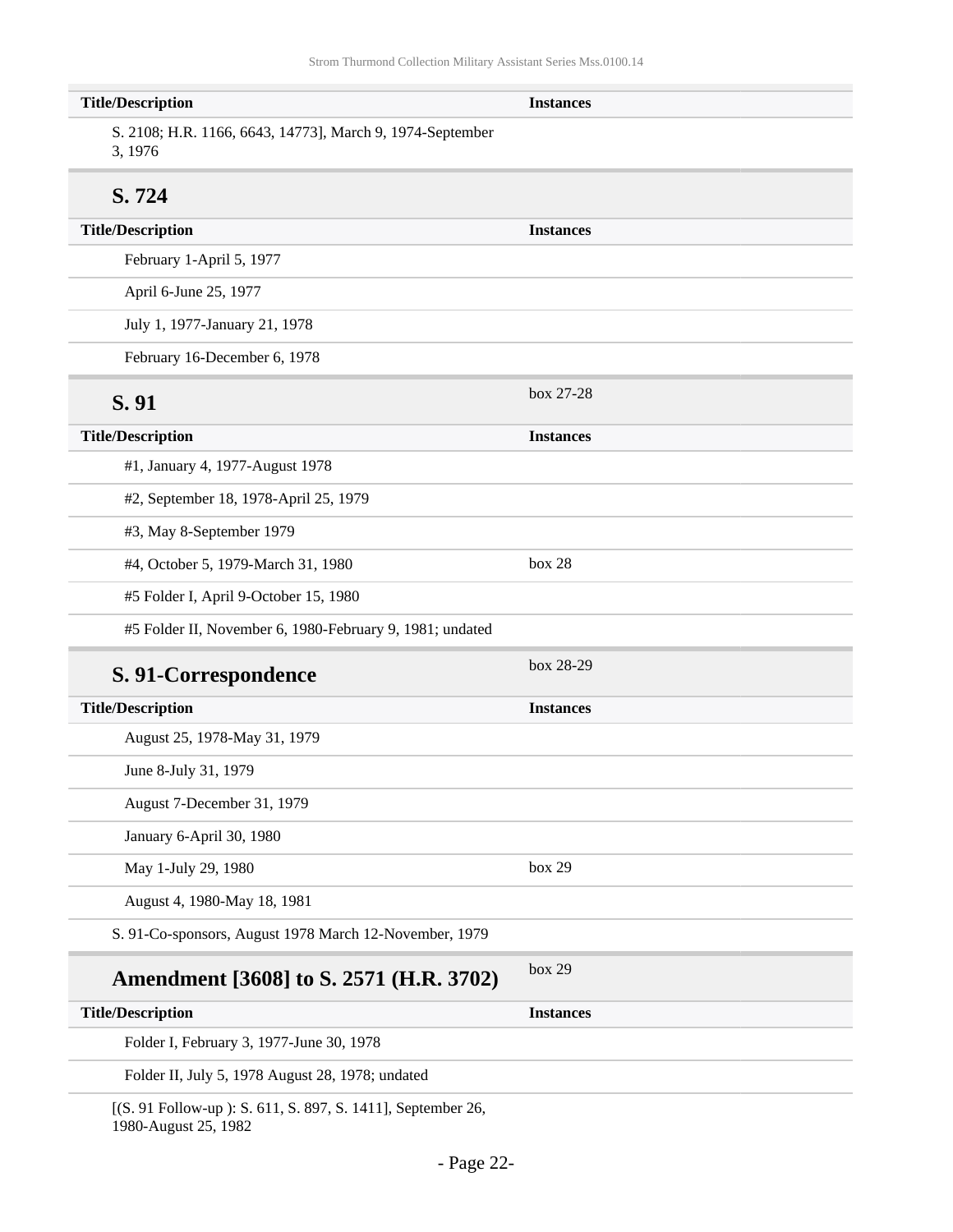| S. 611, February 2-September 28, 1981                                                                             |                  |
|-------------------------------------------------------------------------------------------------------------------|------------------|
| S. 717                                                                                                            | box 30           |
| <b>Title/Description</b>                                                                                          | <b>Instances</b> |
| October 1, 1981-September 25, 1982                                                                                |                  |
| October 18, 1982-February 23, 1983; undated                                                                       |                  |
| March 8-June 30, 1983                                                                                             |                  |
| S. 717 [also H.R. 2969 (Amendment)];, July 3, 1983-March<br>18, 1985                                              |                  |
| S. 479, September 4 and 9, 1987                                                                                   |                  |
| Louise Padgett (Mrs. Vernon L.) [S. 91, 611, 717, 724, 2108],<br>May 3, 1979-November 10, 1984                    |                  |
| "Forgotten Widows" [Survivor Benefit Plan (Reserves), S.<br>2206], January 28, 1981-April 14, 1983 August 5, 1983 |                  |
| Former Spouses' Legislation, 1983 [H.R.<br>2175, 2365, 4076, 5027; S. 1169 and 1613;<br>P.L. 97-252]              | box 30-31        |
| <b>Title/Description</b>                                                                                          | <b>Instances</b> |
| Folder I, February 20-October, 1983                                                                               |                  |
| Folder II, November 3, 1983-May 31, 1985                                                                          | box 31           |
| Folder III, July 9, 1985-January 1986 February 2-April 15,<br>1988                                                |                  |
| [Former Spouses' Protection Act, S. 1814]                                                                         |                  |
| <b>Title/Description</b>                                                                                          | <b>Instances</b> |
| Folder I, June 1 and September 1, 1977 June 4, 1981-March<br>15, 1982                                             |                  |
| Folder II, March 17-June 15, 1982                                                                                 |                  |
| Folder III, June 18-October 19, 1982                                                                              |                  |
| Gold Star Mothers Bill, S. 1772, July 17, 1975                                                                    |                  |
| JROTC [Junior Reserve Officers Training Corps] [--Instructor<br>Pay], S. 2834, November 28, 1973-March 23, 1976   |                  |
| <b>Legislation</b>                                                                                                | box 32           |
| 1970 [S. 364, S. 3367, S. 3588; H.R. 7618]                                                                        |                  |
| <b>Title/Description</b>                                                                                          | <b>Instances</b> |
|                                                                                                                   |                  |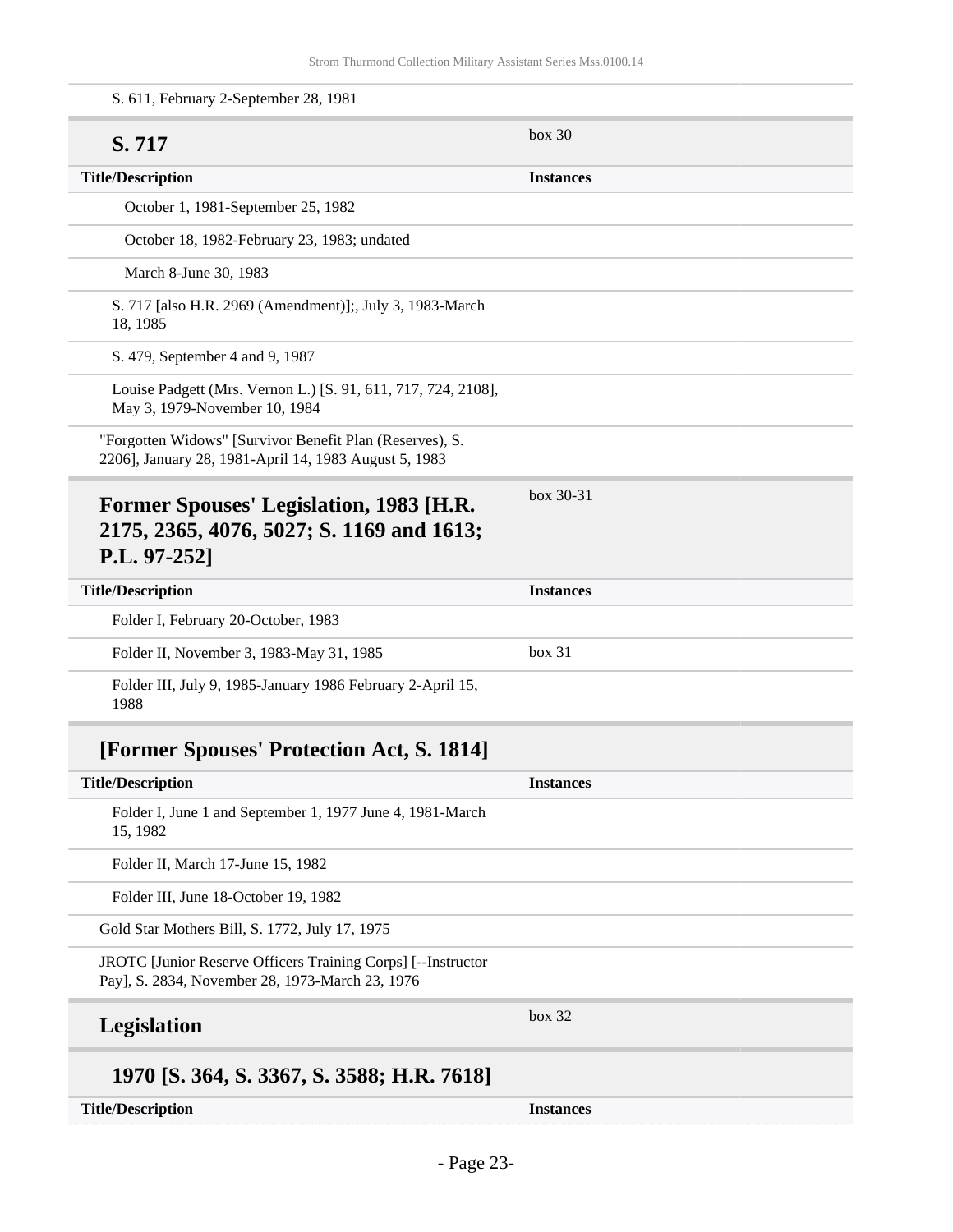| Folder I, March 11-May 4, 1970                                                                                                                                                        |                  |
|---------------------------------------------------------------------------------------------------------------------------------------------------------------------------------------|------------------|
| Folder II, May 5-November 4, 1970                                                                                                                                                     |                  |
| Follow-up, September 30, 1974-October 17, 1975                                                                                                                                        |                  |
| [Miscellaneous], January 10, 1967 January 10, 1972-March<br>29, 1979 February, 1984-1985                                                                                              |                  |
| Maybank Amendment, June 2, 1982-May 24, 1983                                                                                                                                          |                  |
| Medal of Honor [to be Renamed Congressional Medal of<br>Honor], S. 2281 [Also S. 433], February 6-October 30, 1980                                                                    |                  |
| [Medical and Dental Care for Uniformed Services and<br>Dependents, H.R. 780 and 12878], July 1, 1977-February 6,<br>1978 December 28, 1978 March 12 and 26, 1979 November 10,<br>1979 |                  |
| <b>Medical Care for Ex-wives, S. 1613</b>                                                                                                                                             | box $32-33$      |
| <b>Title/Description</b>                                                                                                                                                              | <b>Instances</b> |
| Part I, July 12-August 4, 1983                                                                                                                                                        |                  |
| Part 2, August 8-November 28, 1983                                                                                                                                                    |                  |
| Part 3, November 1, 1983-March 30, 1984                                                                                                                                               | box 33           |
| Part 4                                                                                                                                                                                |                  |
| <b>Title/Description</b>                                                                                                                                                              | <b>Instances</b> |
| Folder I, April 2-July 25, 1984                                                                                                                                                       |                  |
| Folder II, July 26-December 4, 1984                                                                                                                                                   |                  |
| <b>Military</b>                                                                                                                                                                       | box 33-35        |
| <b>Title/Description</b>                                                                                                                                                              | <b>Instances</b> |
| Band Bill, S. 2336, October 20, 1977-August 7, 1978                                                                                                                                   |                  |
| Doctors Malpractice, S. 1395, July 22-October 14, 1975                                                                                                                                |                  |
| [Health Service Legislation] S. 1098, S. 1099, S. 1100, May<br>24-August 29, 1979                                                                                                     |                  |
| Law/Military Appeals Court, S. 1353, April 21, 1977 May 25,<br>1978-February 7, 1979; undated                                                                                         |                  |
| Lawyers Proficiency Pay, S. 1362, March 12-July 31, 1975                                                                                                                              |                  |

### **Medical Legislation [--Tax Relief for Health Professions Scholarship Program, Stipends for Students in Program, Special Pay/Variable Incentive Pay (H.R. 4665, 5235, 7171, 10612; S. 523, 1098, 1099, 1100, 2460, 2938)]**

**Title/Description Instances**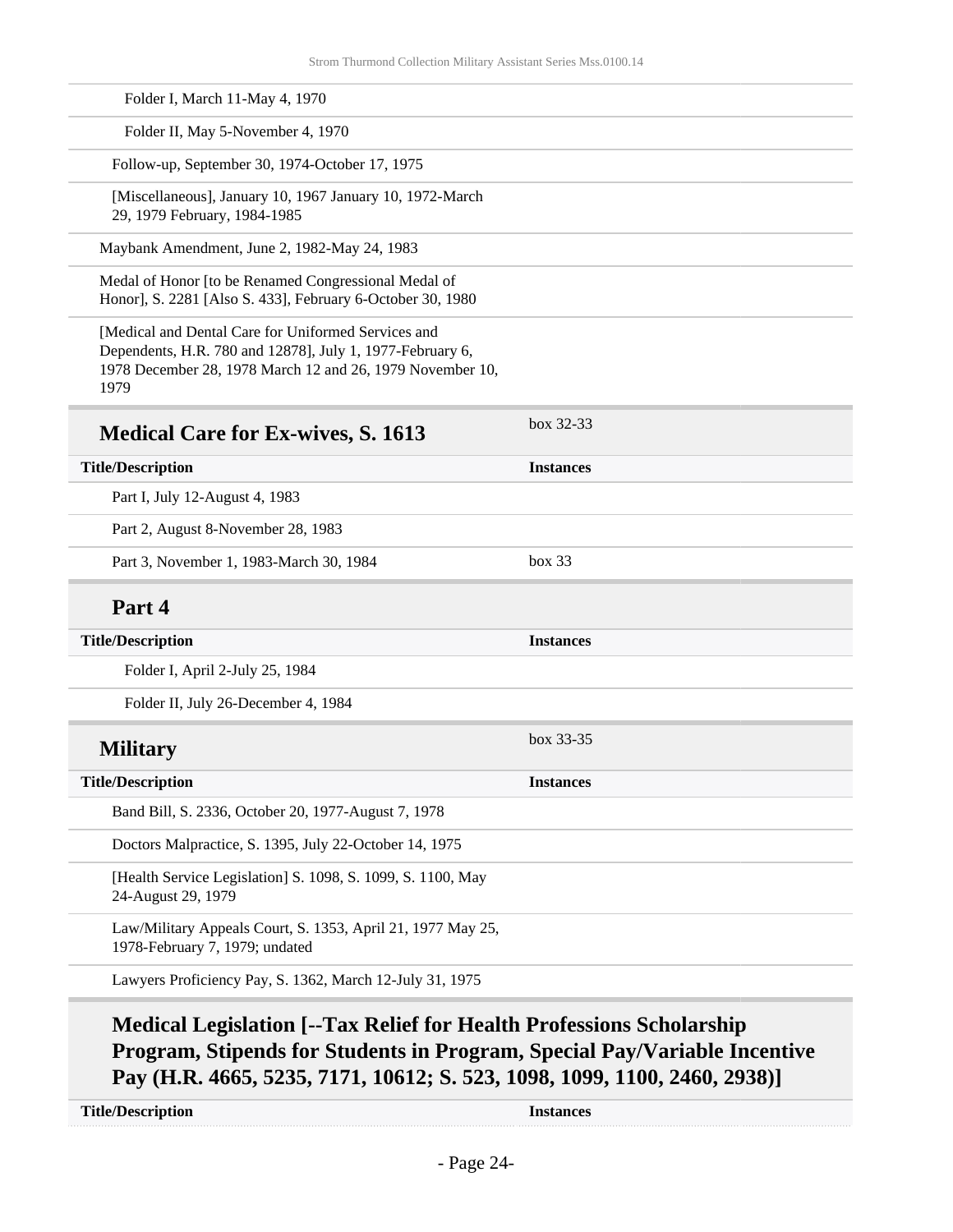| Folder I, January 6, 1975-April 1979                                                                                                                                                   |                  |
|----------------------------------------------------------------------------------------------------------------------------------------------------------------------------------------|------------------|
| Folder II, May 2, 1979-September 12, 1980                                                                                                                                              |                  |
| [Pay and Benefits, H.R. 5168 and 5359 (Amendments)], April<br>26, 1979-February 18, 1980                                                                                               | box~34           |
| Procurement Authorization Bill, S. 920, February-September,<br>1975                                                                                                                    |                  |
| Retirement, H.R. 2703, February 1, 1977-February 25, 1980                                                                                                                              |                  |
| Retirement Pay and Benefits [H.R. 767, 7933, 9118, 15771, 15775; S. 377, 920<br>(Amendment #534), 3939]                                                                                |                  |
| <b>Title/Description</b>                                                                                                                                                               | <b>Instances</b> |
| Folder I, April 10, 1968 February 11, 1971-June 1977                                                                                                                                   |                  |
| Folder II, October 28, 1977-August 10, 1979                                                                                                                                            |                  |
| $S. 2774$ ]<br><b>Title/Description</b>                                                                                                                                                | <b>Instances</b> |
| Folder I, April 20-May 31, 1983                                                                                                                                                        |                  |
| Folder II, June 1-July 31, 1983                                                                                                                                                        |                  |
| Folder III, August 1-November 30, 1983                                                                                                                                                 |                  |
| Folder IV, December 1, 1983-April 18, 1984                                                                                                                                             | box 35           |
| Folder V, May 14-June 15, 1984 December 26, 1985                                                                                                                                       |                  |
|                                                                                                                                                                                        |                  |
| Sealift Command Civil Service Mariner's Relief Act of 1981,<br>October 19-December 16, 1981                                                                                            |                  |
| Travel for Missing in Action (MIA)/Prisoner of War (POW)<br>Families, S. 1245, May 10 and July 26, 1983                                                                                |                  |
| [Missing in Action (MIA) and Prisoner of War (POW)<br>Legislation, S. 2607, 3753; S. Res. 251; S. Con Res. 68, 81;<br>H.R. 10710 (Amendment 1194)], July 25, 1974-November 21,<br>1975 | box 35           |

## **Missing in Action (MIA) [Status Changes]**

| <b>Title/Description</b>                             | <b>Instances</b> |
|------------------------------------------------------|------------------|
| Folder I; H.R. 16764, H. Res. 1093 and 1249; S. 3471 |                  |

(Amendment), 3841, 3862, January 4-October 24, 1974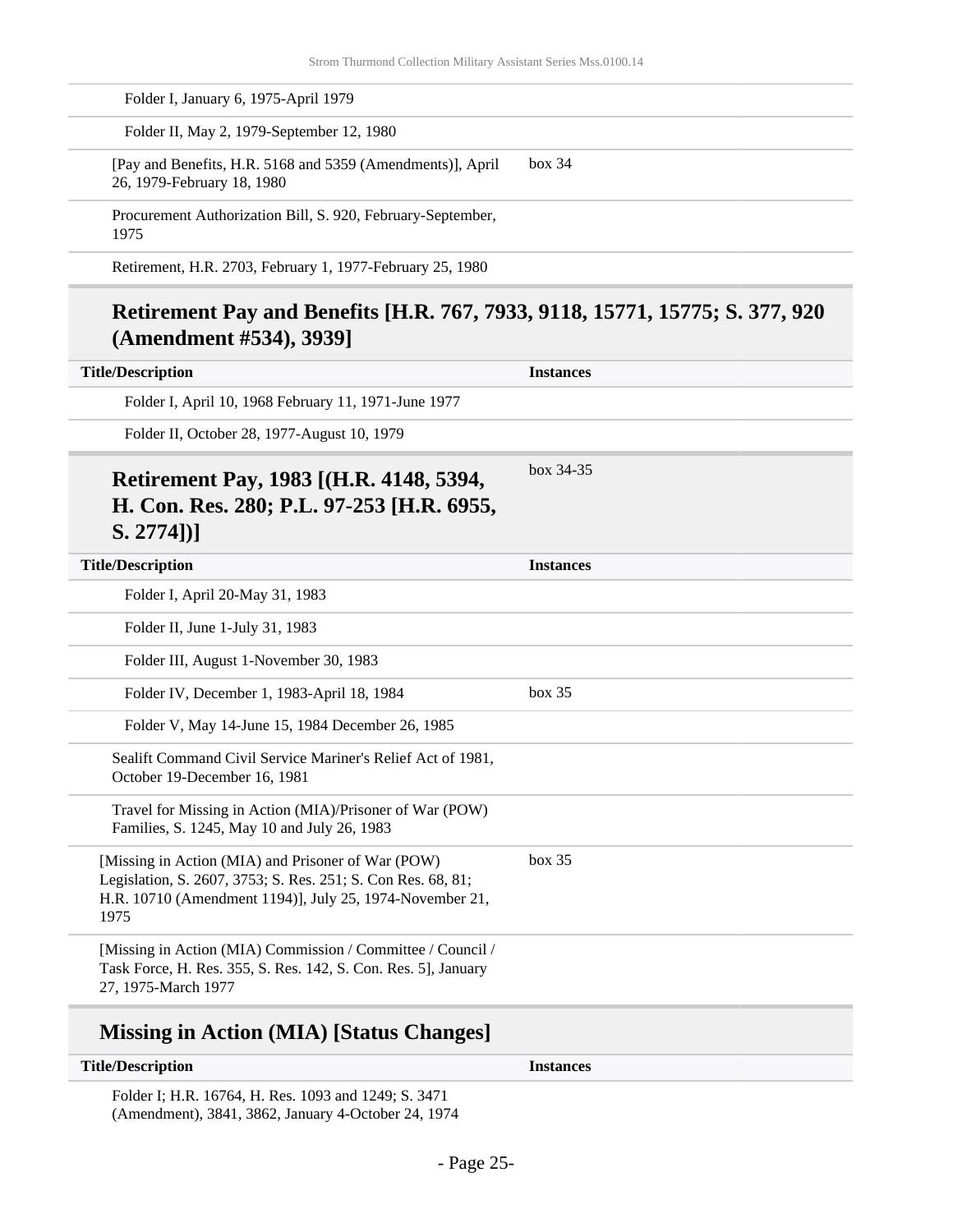Folder II; H.R. 1638, 10710 (Section 403); S. 474, 624, 3471 (Amendment), 3841, 3862, November 2, 1974-December 6, 1975 February 17, 1978

| Mitchell, John H., S. 2347, July 15, 1975-July 12, 1979                                                    |                  |
|------------------------------------------------------------------------------------------------------------|------------------|
| <b>National Guard</b>                                                                                      | $box 35-36$      |
| <b>Title/Description</b>                                                                                   | <b>Instances</b> |
| Technicians [Retirement Credit] (S. 584, etc.) [Also S. 855,<br>2031], January 27, 1970-September 20, 1976 |                  |
| To Increase the rank of the Chief of the National Guard<br>Bureau, H.R. 15143, February 11, 1970; undated  | box 36           |
| Naval Reserve Fleet Members Relief, H.R. 8907, April 11-May<br>16.1969                                     | box~36           |

## **Navy Doctors [Credit for Prior Service and Professional Training], S.2115**

| <b>Title/Description</b>                                                                                                                              | <b>Instances</b> |
|-------------------------------------------------------------------------------------------------------------------------------------------------------|------------------|
| Folder I, October 26, 1981-August 10, 1983                                                                                                            |                  |
| Folder II, August 10-October 3, 1983                                                                                                                  |                  |
| Optometrists and Veterinarians [Special Pay], H.R. 8011 and S.<br>1731, July 25, 1973 March 28-November 16, 1977                                      |                  |
| Points for Reservists for Civil Service Pensions, S. 732, July 24,<br>1975 April 6, 1976                                                              |                  |
| Prisoner of War Concurrent Resolution [H. Con. Res. 374, 454;<br>S. Res. 78 and 257, S. Con. Res. 89 and 97], September 5, 1969-<br>November 17, 1972 |                  |
| Prisoner of War (POW) and Missing in Action (MIA) Tax<br>Exemption, H.R. 9487 and S. 2944, May 1 and July 7, 1970<br>August 2, 1972-February 5, 1973  |                  |
| Prisoner of War/Missing in Action Legislation [Leave and Pay],<br>S. 3416, March 23-June 23, 1972                                                     |                  |
| Prisoner of War (POW) War Claims, H.R. 4204, February 24-<br>May 11, 1970                                                                             |                  |
| Purple Hearts to Unknown Soldiers Buried in Arlington<br>National Cemetery, S. Res. 53, July 17-August 14, 1975                                       |                  |
| [Recomputation]-[Retirement Pay<br>(Military),]                                                                                                       | box $36-37$      |
| [S. 377]                                                                                                                                              |                  |
| <b>Title/Description</b>                                                                                                                              | <b>Instances</b> |

March 31-April 21, 1972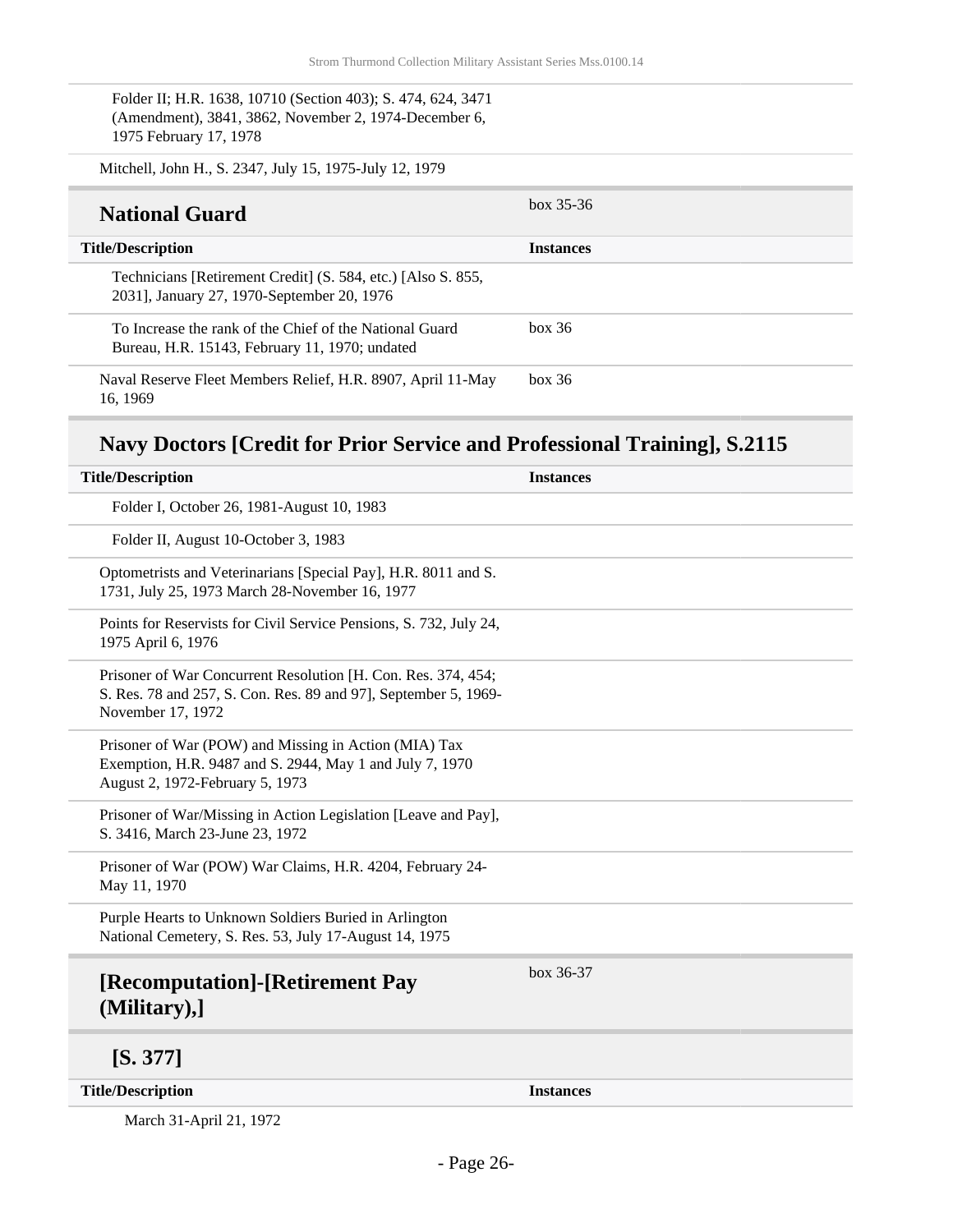| $\sim$<br>May 1-July 31, 1972<br>$box\;37$ |  |
|--------------------------------------------|--|
|--------------------------------------------|--|

[H.R. 15495 (Amendment 494), S. 377], August 1-December 28, 1972

#### **Recomputation-Retirement Pay (Military)**

| <b>Title/Description</b>                                                                     | <b>Instances</b> |
|----------------------------------------------------------------------------------------------|------------------|
| #1 [S. 330, 762, 1336, 1573; H.R. 9286 (Amendment 494)],<br>January 10-October 9, 1973       |                  |
| #2 [S. 762, H.R. 9286 (Amendment 494)], October 10-<br>December 3, 1973                      |                  |
| #3 [S. 377, 762, 1702, 1961, 1969, 3000 (Amendment 1377)],<br>January 10-October 9, 1973     |                  |
| Recomputing Retired Pay After Recall to Active Duty, S. 2316,<br>February 22, 1982           |                  |
| Rehabilitation Discharges [(Proposed Legislation)], March 20,<br>1969                        |                  |
| Relief of Mrs. L. Sloan/ Sgt. B. P. Russell, S. 3120, April 12,<br>1971-March 10, 1976       |                  |
| Reserve Officers Association 60th Year (1922-1982), S. Res.<br>486, September 21-29, 1982    |                  |
| [Reserve Retirees Commissary and Exchange Privileges, S.<br>1474], April 18-June 20, 1980    |                  |
| <b>Reserve Retirement</b>                                                                    | box~38           |
| S. 2767                                                                                      |                  |
| <b>Title/Description</b>                                                                     | <b>Instances</b> |
| Folder I [H.R. 8859, 9773], October 27 and November 20,<br>1969 October 29-December 28, 1971 |                  |
| Folder II, January 6-October 24, 1972                                                        |                  |
| S. 330, January 25, 1973-September 17, 1974                                                  |                  |
| S. 117, 330, 1446, 3283, October 2, 1974-November 16, 1976                                   |                  |
| S. 117, 246, 366, January 7, 1977-January 19, 1978                                           |                  |

H.R. 648; S. 202, 366, 469, 675; P.L. 98-94, May 3, 1978- December 2, 1980 April 22, 1983-May 30, 1985

### **Skilled Enlisted Reserve Military Training Act, H. R. 5583 and S. 2337**

box 38-39

**Title/Description Instances**

Folder I, June 30, 1981-February 24, 1982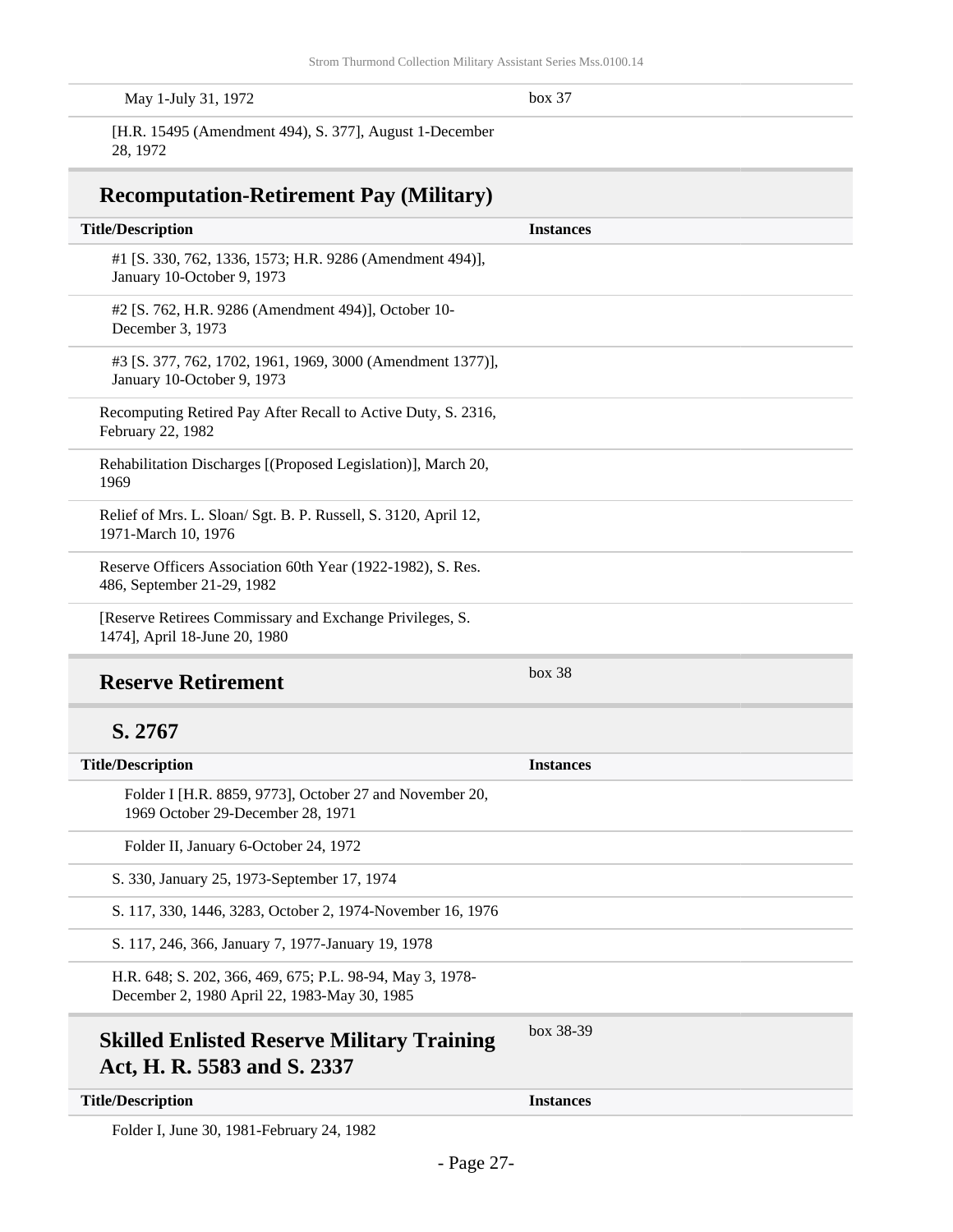| Folder II, March 2-December 13, 1982                                                                                   | box 39           |
|------------------------------------------------------------------------------------------------------------------------|------------------|
| <b>Skilled Enlisted Reserve Training Act</b><br>(SERTA)                                                                | box~39           |
| <b>Title/Description</b>                                                                                               | <b>Instances</b> |
| S. 801, February 22-October 13, 1983                                                                                   |                  |
| S. 697 and S. 801, January 30, 1984-September 20, 1985                                                                 |                  |
| [Small Business Set-Asides for Architectural and Engineering<br>Firms, S. 675 (Amendment)], February 22-July 19, 1983  |                  |
| <b>Survivor Benefit Plan</b>                                                                                           | box $39-40$      |
| H.R. 10670 and S. 325                                                                                                  |                  |
| <b>Title/Description</b>                                                                                               | <b>Instances</b> |
| #1, March 4, 1971-May 31, 1972                                                                                         |                  |
| #2, June 1-October, 1972                                                                                               |                  |
| [Miscellaneous (H.R. 694, 6643, 9282; S. 628)], March, 1973-<br>January 15, 1979 1982                                  |                  |
|                                                                                                                        |                  |
| [Open Enrollment, Cost-of-Living Increases], S. 623;                                                                   |                  |
| <b>Title/Description</b>                                                                                               | <b>Instances</b> |
| February 4-December 31, 1977                                                                                           |                  |
| January 3-June 27, 1978                                                                                                | box 40           |
| July 3, 1978-January 7, 1979                                                                                           |                  |
| [Open Enrollment, S. 897], April 9, 1981-August 9, 1982                                                                |                  |
| [Predeceased Spouses' Contributions], S. 1600 (H.R. 4032,<br>4033, 14773; S. 919, 1226), April 10, 1975-November, 1976 |                  |
| Social Security Offset, S. 719, January 10, 1983-March 27,<br>1985                                                     |                  |
| Social Security offset, S. 719-Correspondence, March 12,<br>1983-July 23, 1984                                         |                  |
| Survivor Benefit Plan (Reserves), H.R. 749, 4203, 11797; S.<br>246, 469, 1996, 2856, January 4, 1977-June 3, 1980      |                  |
| [Tax Exemption for first-time members of Reserve Components,<br>S. 1097], March 15-24, 1977                            |                  |

Thornwell, James, S. 1615, March 30-September 19, 1979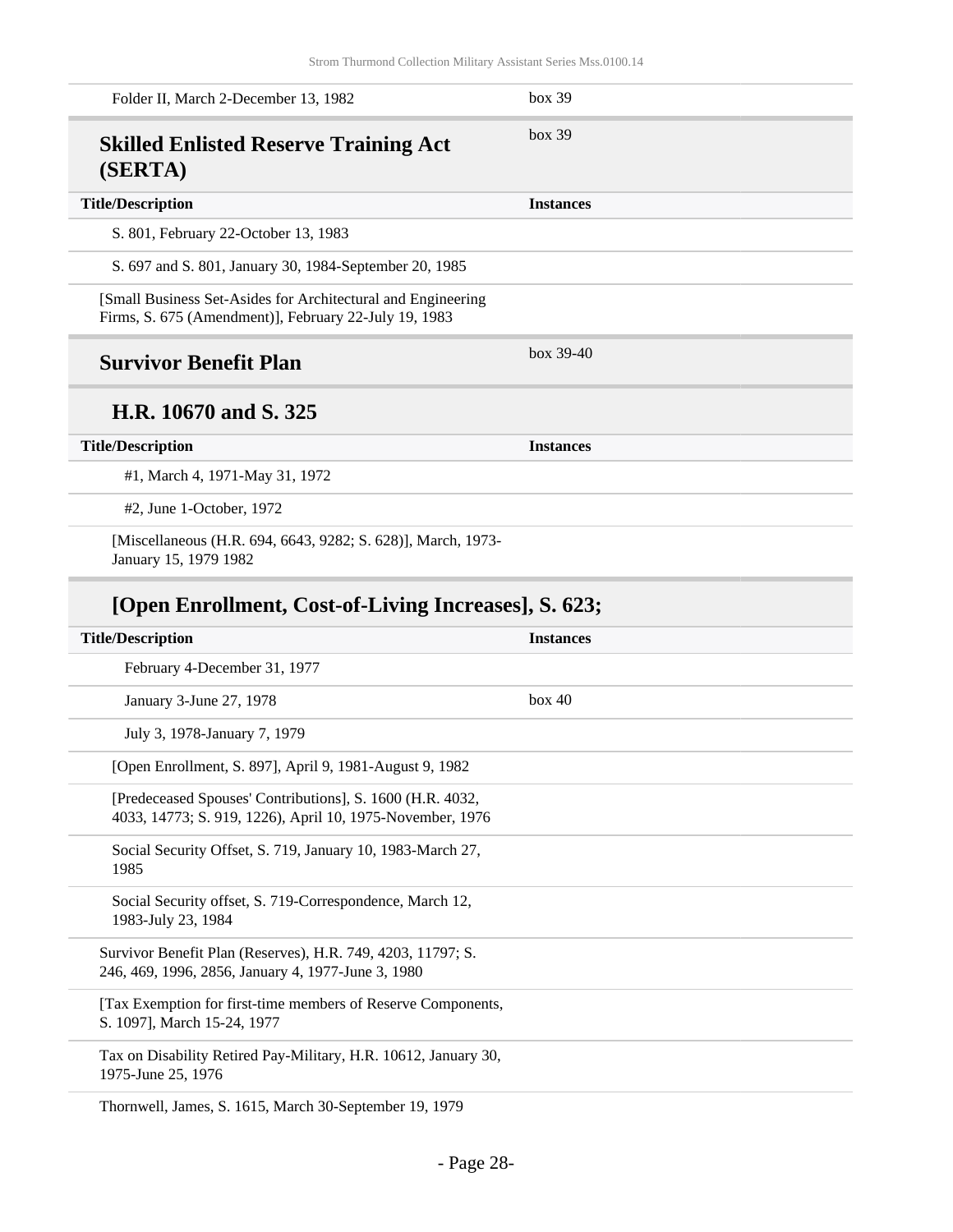box 41

Unemployment Compensation for Ex-Service Members [H.R. 4717], January 12-July 21, 1982

## <span id="page-28-0"></span>**Contractors, 1969** box 41-45

#### **Title/Description Instances**

Alabama Industries, Inc. vs. Armed Services Board of Contract Appeals, September 5, 1975-January 31, 1977[?]

#### **American Development Corporation (ADCOR)**

#### **[#1]**

| <b>Title/Description</b>                                                                                | <b>Instances</b> |
|---------------------------------------------------------------------------------------------------------|------------------|
| Folder I, August 27, 1975-December 2, 1977                                                              |                  |
| Folder II, January 4, 1978-August 31, 1979 April 27, 1981<br>March 22, 1983; undated                    |                  |
| [#2], August 31, 1983-May 15, 1985                                                                      |                  |
| [#3]                                                                                                    |                  |
| <b>Title/Description</b>                                                                                | <b>Instances</b> |
| Folder I (Tabs 6-12), January 1987                                                                      |                  |
| Folder II (Tabs 1-5), January 1987                                                                      |                  |
| <b>American Gear and Pinion Corporation</b>                                                             | $box 41-42$      |
| <b>Title/Description</b>                                                                                | <b>Instances</b> |
| October 24, 1974-November 26, 1975                                                                      |                  |
| January 22, 1976-December 7, 1977[?]                                                                    |                  |
| April 18-October 13, 1978 February 5-July 21, 1980                                                      | box 42           |
| American Safety Products (ASP) International, Inc.-Fire<br>Extinguishers, May 9, 1983-February 28, 1984 |                  |
| [Anchor Moving and Storage, Inc.], June 23-29, 1977                                                     |                  |
| AVCO-Lycoming plant, Charleston--Move, July 24, 1969 April<br>20, 1971-February 17, 1972                |                  |
| Dantrain, August 10-29, 1976                                                                            |                  |

### **Environmental Systems Development Corporation (ESDC; Carl Holland) and American Development Corporation (ADCOR)**

**#1**

**Title/Description Instances**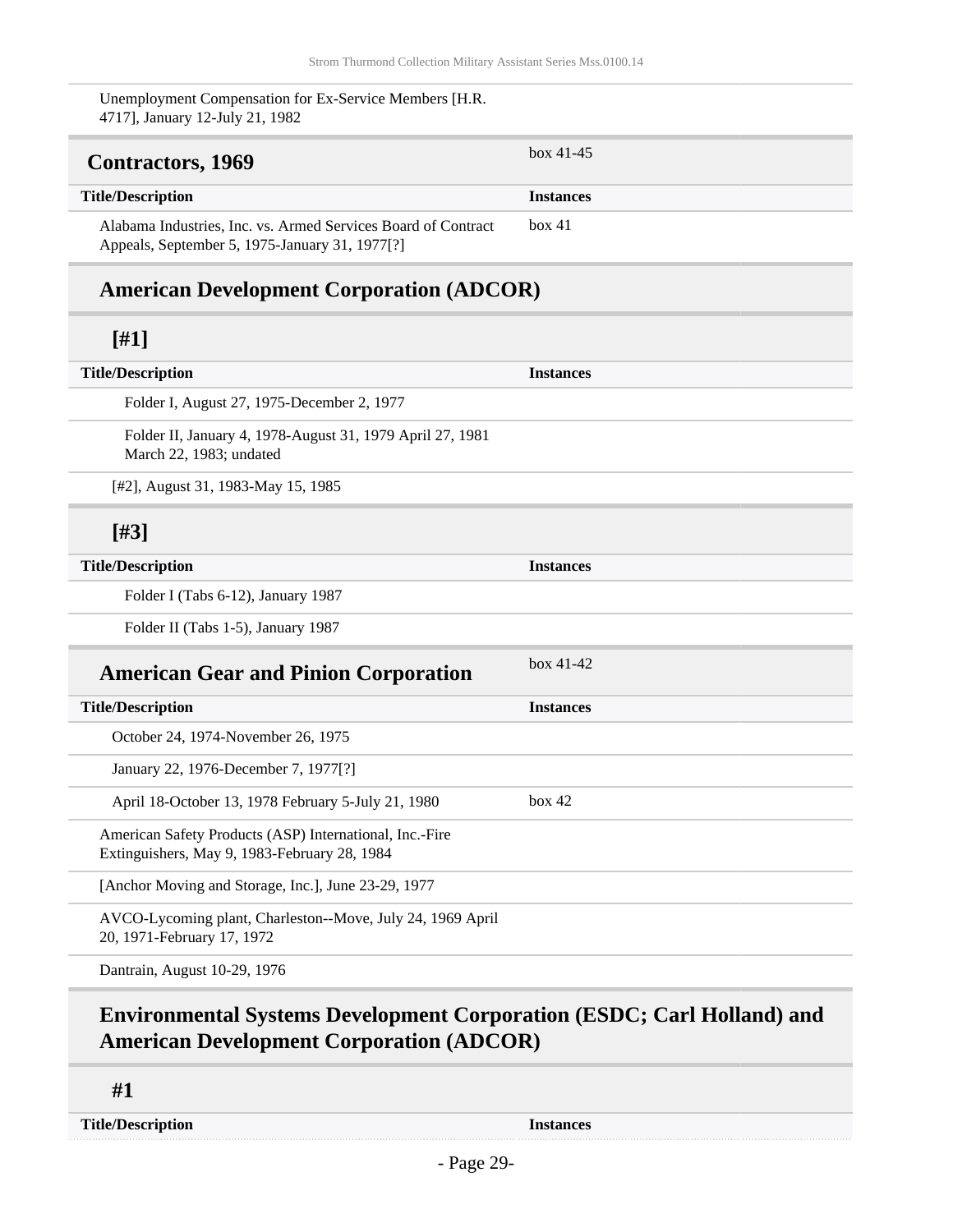| Folder I, January 2-September 27, 1973                                              |        |  |
|-------------------------------------------------------------------------------------|--------|--|
| Folder II, September 28-December 28, 1973                                           |        |  |
| #2, January 15, 1974-February 18, 1976                                              |        |  |
| Hawthorne Aviation, September 21, 1976-March 21, 1977                               |        |  |
| International and Domestic Development Corporation,<br>September 11-October 3, 1984 | box 43 |  |
| [Miscellaneous Contractors], June 1, 1974-June 24, 1975 May 2,<br>1978              |        |  |

### **Moving and Storage Companies**

| <b>Title/Description</b> |  |  |
|--------------------------|--|--|
|--------------------------|--|--|

General Accounting Office (GAO) Investigation [of Carrier Evaluation and Reporting System (CERS)], August 31, 1977- March 30, 1978

### **Military Traffic Management Command (MTMC) [Change of Procedures for Rate Acquisition]**

**Instances** 

| <b>Title/Description</b>                               | <b>Instances</b> |
|--------------------------------------------------------|------------------|
| Folder I, October 6-November 4, 1983                   |                  |
| Folder II, November 8, 1983-April 16, 1984 March, 1986 |                  |
| <b>Nilson Van and Storage</b>                          | $box 43-44$      |
| <b>Title/Description</b>                               | <b>Instances</b> |
| Folder I, September 12, 1977 July 30-November 25, 1981 |                  |
| Folder II, January 28-June 7, 1982                     |                  |
| [File $#1$ ]                                           |                  |
| <b>Title/Description</b>                               | <b>Instances</b> |
| Folder I, February 9-June 18, 1984                     |                  |
| Folder II, July 8-August 31, 1984                      | box 44           |
| File $#2$                                              |                  |
| <b>Title/Description</b>                               | <b>Instances</b> |
| Folder I, September 13-20, 1984                        |                  |
| Folder II, September 27, 1984-December 12, 1985        |                  |
| Pantronics, October 28, 1971-December 11, 1974         |                  |
| <b>Pantronics</b>                                      | $box 44-45$      |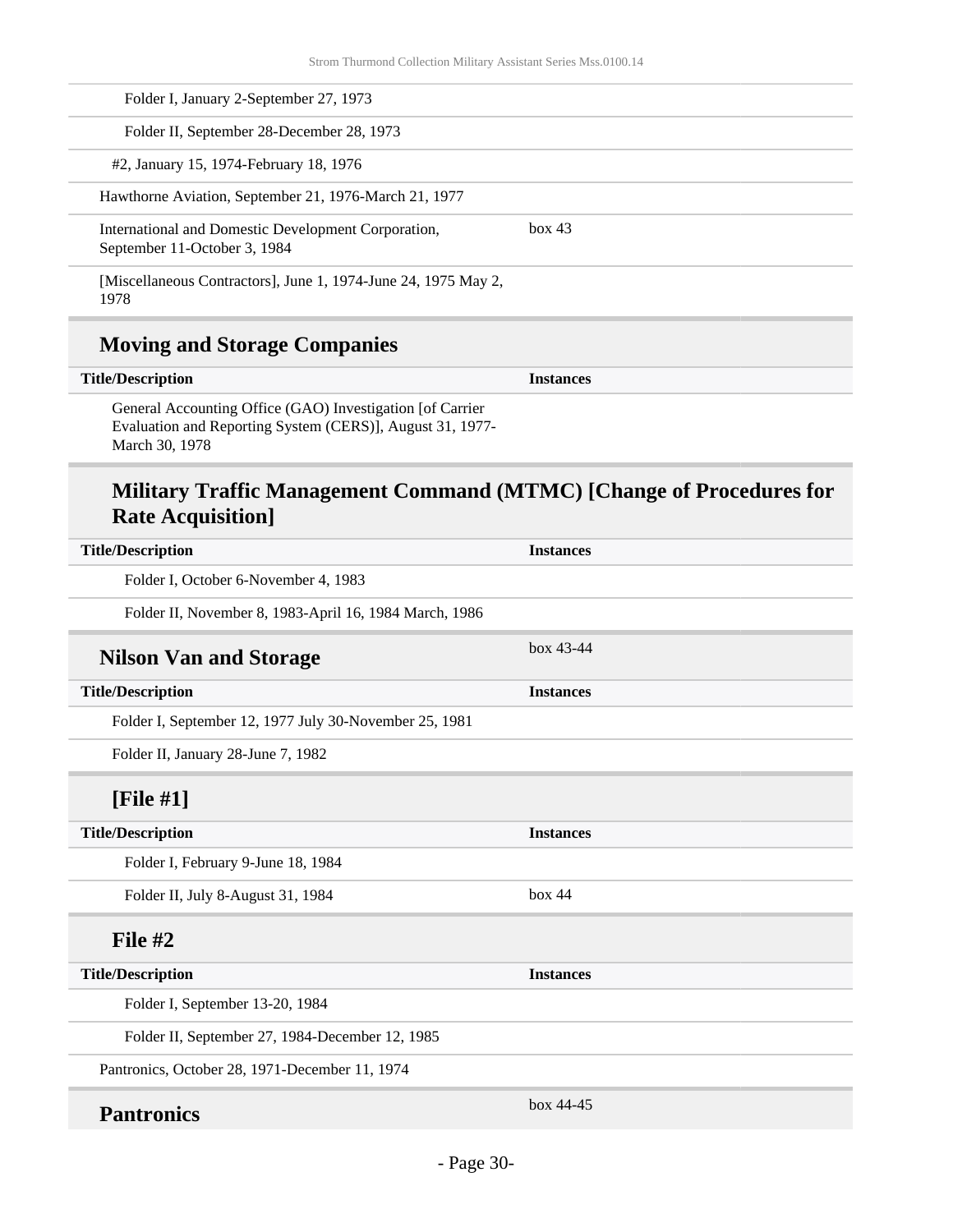## **1975 File**

| box 45 |
|--------|

## **Southern Packaging and Storage Company**

<span id="page-30-0"></span>

| <b>Title/Description</b>                                                                                                                 | <b>Instances</b> |
|------------------------------------------------------------------------------------------------------------------------------------------|------------------|
| Folder I, December 12, 1983-March 7, 1984                                                                                                | box 45           |
| Folder II, April 25-October 2, 1984                                                                                                      | box 45           |
| [Southern Packaging and Storage Company-Dry Mix Products,<br>Inc. Contract], April 10, 1978                                              |                  |
| Vanguard Associates, March 27, 1981-June 4, 1982                                                                                         |                  |
| Wisconsin Physicians Service, January 14-September 1986;<br>undated                                                                      |                  |
| <b>Projects, 1971-1986</b>                                                                                                               | $box 46-48$      |
| <b>Title/Description</b>                                                                                                                 | <b>Instances</b> |
| Airport documents [Charleston, Myrtle Beach]--Col. Cowan,<br>October 27-November, 1975 April 1, 1978 February 20, 1985-<br>March 4, 1986 | box 46           |
| Beaufort Naval Hospital, April 18-June 18, 1979                                                                                          |                  |
| <b>Charleston</b>                                                                                                                        | $box 46-47$      |
| <b>Title/Description</b>                                                                                                                 | <b>Instances</b> |
| Air Force Base, June 1979-May 5, 1982                                                                                                    |                  |
| <b>Army Depot</b>                                                                                                                        |                  |
| <b>Title/Description</b>                                                                                                                 | <b>Instances</b> |
| 1971, January 11-October 1, 1971                                                                                                         |                  |
|                                                                                                                                          |                  |

Part I, May 10, 1971-December 1972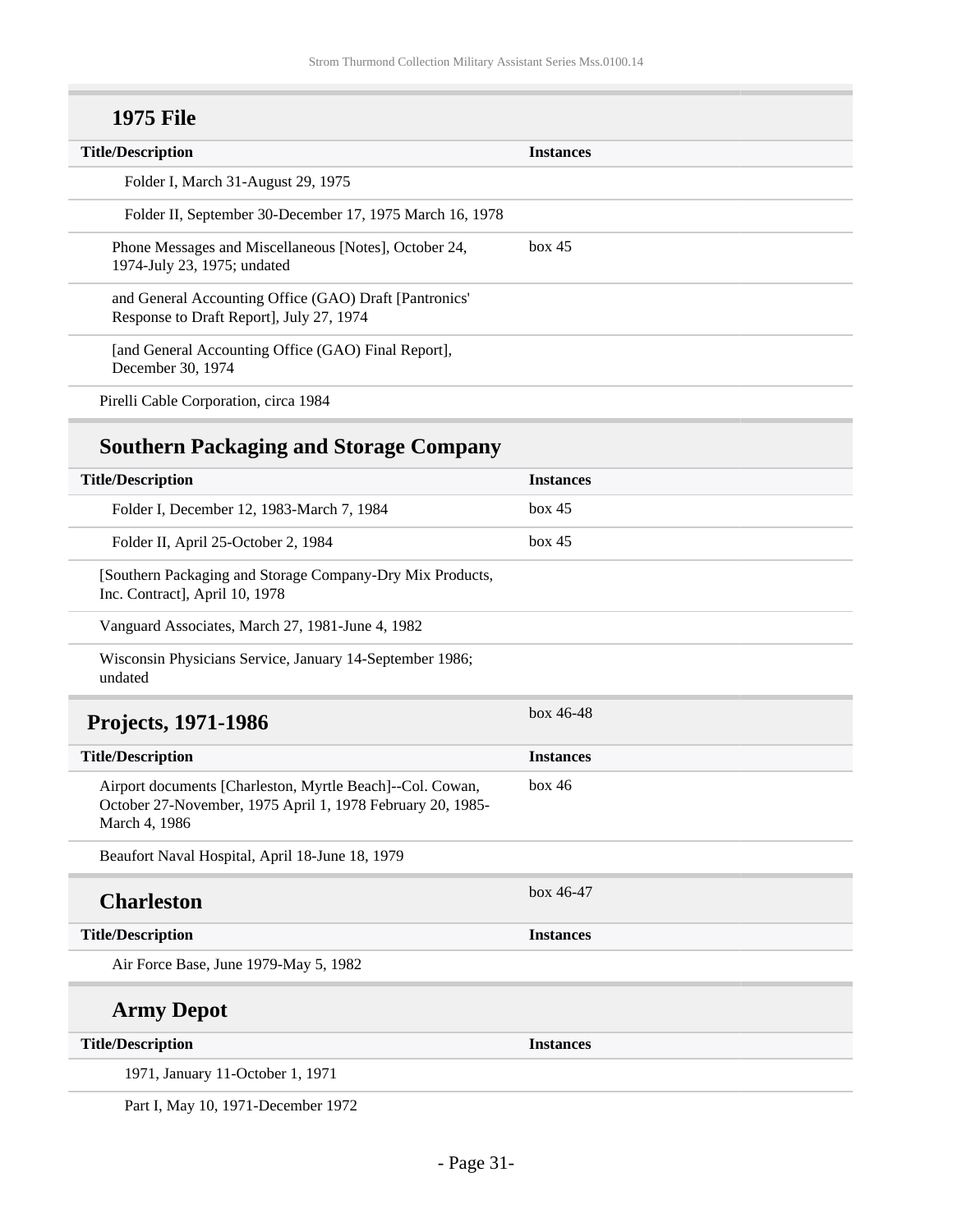| Part II, January 3, 1973-January 11, 1974 March 12, 1976-<br>December 28, 1977 June 5, 1979 November 3, 1981 |                  |
|--------------------------------------------------------------------------------------------------------------|------------------|
| [Part III], Folder I, March 28, 1982-October 25, 1984                                                        |                  |
| [Part III], Folder II, December 13, 1985-November 14, 1986                                                   |                  |
| <b>Naval Shipyard</b>                                                                                        | box 47           |
| <b>Title/Description</b>                                                                                     | <b>Instances</b> |
| October 12, 1971-May 17, 1972                                                                                |                  |
| May 23, 1972-May 3, 1973                                                                                     |                  |
| February 8-December 2, 1974 February 12, 1976-November<br>21, 1978                                           |                  |
| January 9-November 1, 1979 June 22-November 1, 1983                                                          |                  |
| Coast Guard [Station, Charleston], March 29-October 11, 1973                                                 |                  |
| <b>Fort Gordon [Georgia]</b>                                                                                 |                  |
| <b>Title/Description</b>                                                                                     | <b>Instances</b> |
| [Contracting-Out], May 14, 1979-February 29, 1980                                                            |                  |
| [Housing], July 9-November 12, 1971                                                                          |                  |
| [Move of Military Police School], February 28-September 4,<br>1973                                           |                  |
| [Fort Jackson Land for Richland County School], May 19-July<br>20, 1972                                      |                  |
| Myrtle Beach Air Force Base, September 29, 1972-November<br>17, 1976                                         |                  |
| <b>Patriot's Point Naval Museum [Charleston]</b>                                                             | box~48           |
| $[#1]$                                                                                                       |                  |
| <b>Title/Description</b>                                                                                     | <b>Instances</b> |
| Folder I, April 1972-July 28, 1974                                                                           |                  |
| Folder II, August 8, 1974-August 11, 1975                                                                    |                  |
| [#2], October 1977-June 20, 1980 February 10, 1984 March 1-<br>August [?], 1985                              |                  |
| Polaris Missile Facility, Charleston, February 25-October 17,<br>1977                                        |                  |
| Ports Authority, [South Carolina State], September 27, 1983<br>January 27-February 5, 1986 February 5, 1988  |                  |

Shaw Air Force Base, November 19, 1985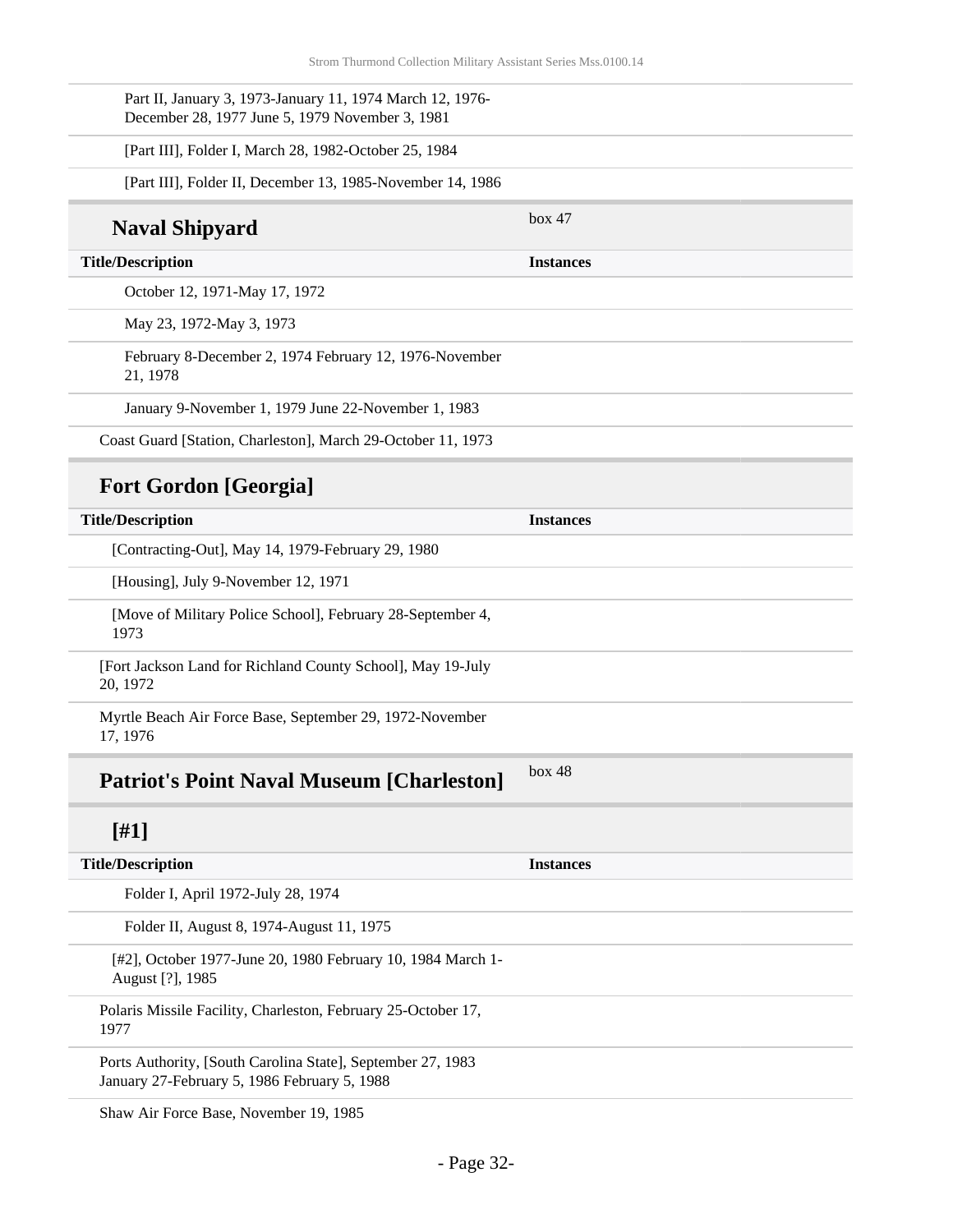<span id="page-32-0"></span>

| Cases, 1969-1982                                                                                                                      | box $49-50$      |
|---------------------------------------------------------------------------------------------------------------------------------------|------------------|
| <b>Title/Description</b>                                                                                                              | <b>Instances</b> |
| Boyd, Lamar, [Restricted], April 24, 1981-October 21, 1982                                                                            | box 49           |
| Calhoun, Major Charles, March 30, 1970-August 4, 1973                                                                                 |                  |
| Donaldson, Brigadier General John W., June 7, 1971-August 15,<br>1974                                                                 |                  |
| Green Berets [Murder Case] / Middleton, Major Thomas C.,<br>August 8-October 16, 1969                                                 |                  |
| Mauro, Charles, [Restricted], November 2-7, 1977                                                                                      |                  |
| Nain, Alex, May 27-October 19, 1982                                                                                                   |                  |
| <b>Pending Military Cases</b>                                                                                                         | box 49-50        |
| <b>Title/Description</b>                                                                                                              | <b>Instances</b> |
| May 7, 1972 [?]-October 30, 1974                                                                                                      |                  |
| January 7-September 8, 1975                                                                                                           |                  |
| March 27, 1978-February 21, 1979 [?]; undated                                                                                         |                  |
| Todd, Burnice W., [Restricted], April 19-December 13, 1982                                                                            |                  |
| WWAY TV-3, Wilmington, North Carolina [Destruction of<br>Transmitting Tower], June 5-August 22, 1981                                  |                  |
| <b>Oversize, 1951-1985</b>                                                                                                            |                  |
| <b>Title/Description</b>                                                                                                              | <b>Instances</b> |
| "Subsidizing the Soviets with the Trick Called 'Trade'" from the<br>Phyllis Schlafly Report, August 1972                              |                  |
| Free China Weekly, Volume XVI, No. 23, June 15, 1975                                                                                  |                  |
| Map of Southeast Asia showing route of Senator Thurmond's<br>trip to that area, circa December, 1966                                  |                  |
| "The Draft," statement by the Young Americans for Freedom,<br>circa 1970                                                              |                  |
| Photocopy of The Floridian concerning the "plight of the<br>military ex-wife" from the St. Petersburg Times, February 14,<br>1982     |                  |
| County--Town map of the U.S. with certain counties and cities<br>colored yellow [to show labor surplus areas (LSA's)?], circa<br>1982 |                  |
| Letter from ex-military spouses in Crestview, Destin, Fort<br>Walton Beach, Mary Esther, Niceville, Santa Rosa Beach,                 |                  |

<span id="page-32-1"></span>Shalimar and Valparaiso, FL to Thurmond thanking him for his

support of S. 1613, November 26, 1984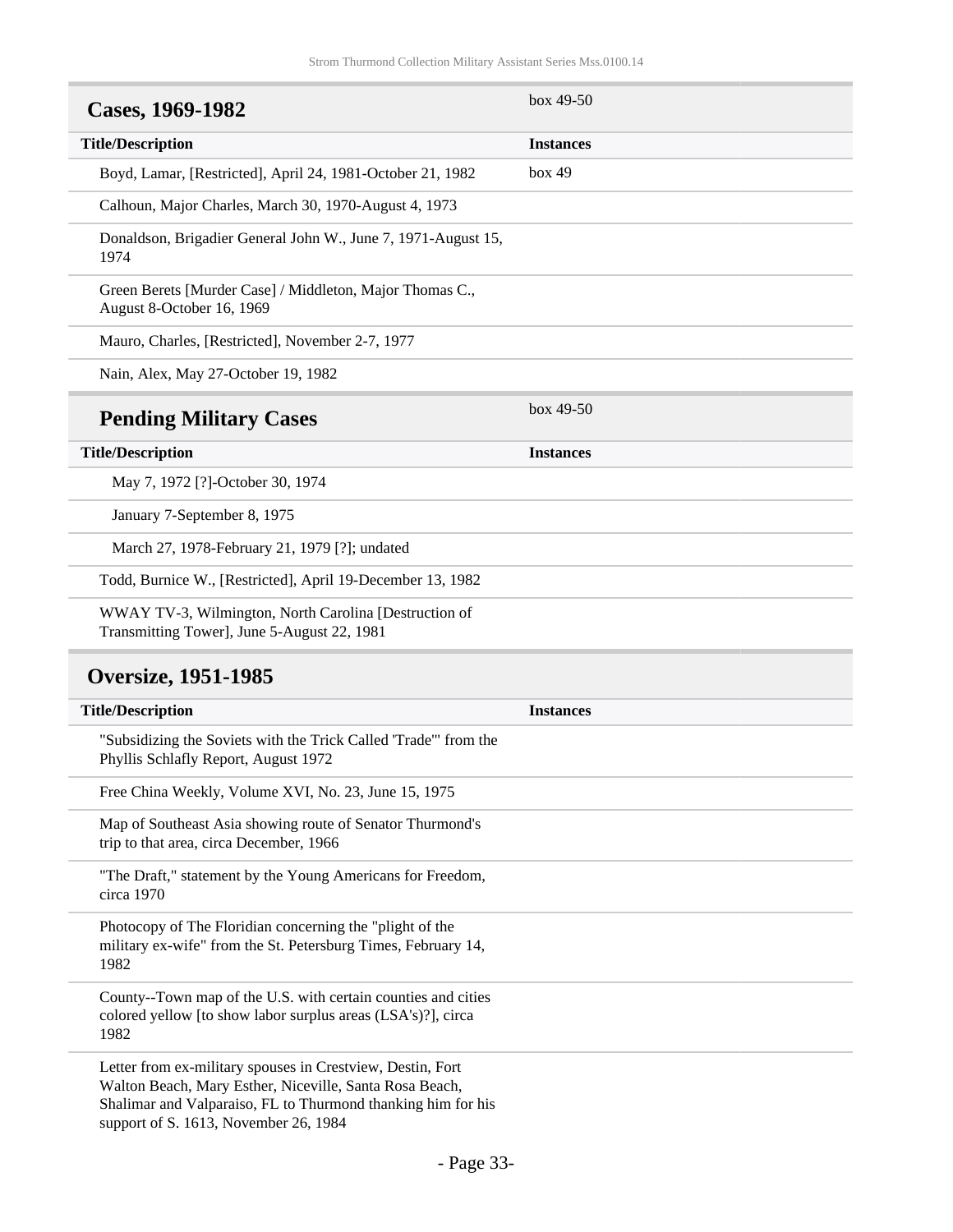| Blueprint for FMU-78/B (fuze, bomb, practice: electric, inert),<br>October 15, 1969                                                                                                                                                                 |
|-----------------------------------------------------------------------------------------------------------------------------------------------------------------------------------------------------------------------------------------------------|
| Blueprint for FMU-7B/B (cable assembly), September 26, 1966                                                                                                                                                                                         |
| Blueprint for FMU-7C/B (initiator, bomb fuze), November 29,<br>1963                                                                                                                                                                                 |
| Blueprint for body [for AN-M23A1 igniter?], August 28, 1951                                                                                                                                                                                         |
| Chart of "Major Dollar Government Revenues Lost or Being<br>Lost by Modified Suspension [of Nilson Van and Storage by<br>government]" (Exhibit B), circa March 18, 1985                                                                             |
| General Road and Railway Map of Charleston, SC Army Depot<br>by Army Corps of Engineers, January 1, 1967                                                                                                                                            |
| Blueprint of aerial photograph showing dock area of Charleston,<br>SC Army Depot with annotations showing area desired by South<br>Carolina Ports Authority, undated                                                                                |
| Master Plan for North Charleston Facility, South Carolina Ports<br>Authority (formerly Charleston, SC Army Depot), December,<br>1972                                                                                                                |
| Artist's rendering of aerial view, North Charleston Facility,<br>December, 1972                                                                                                                                                                     |
| General Road and Railway Map of Charleston, SC Army Depot<br>by Army Corps of Engineers (January 1, 1967), annotated to<br>show property and acreage (?) desired by South Carolina Ports<br>Authority, circa1973                                    |
| "Blueprint of General Site Map of Charleston, SC Army Depot<br>by Army Corps of Engineers (September 1, 1970), annotated,<br>circa 1973                                                                                                             |
| General Road and Railway Map of Charleston, SC Army Depot<br>by Army Corps of Engineers (January 1, 1967), annotated to<br>show property and acreage (?) desired by South Carolina Ports<br>Authority and proposed right-of-way easement, circa1973 |
| Copy of aerial photograph of the Charleston, SC Army Depot<br>that uses tape (red, green, blue) to show EQSD arcs for the<br>loading of explosives, the proposed Navy property line, and the<br>boundary of the submarine support facility, undated |
| 2 plans of Charleston, SC Army Depot showing tracts of land<br>desired by South Carolina Ports Authority highlighted in yellow,<br>March, 1983                                                                                                      |
| 2 plans of Charleston, SC Army Depot showing tracts of land<br>desired by South Carolina Ports Authority, March, 1983                                                                                                                               |
| Plan of "RO-RO" berth, South Carolina Ports Authority, March,<br>1983                                                                                                                                                                               |
| Plan of general arrangement of "RO-RO" ramp, South Carolina                                                                                                                                                                                         |

Ports Authority, March, 1983